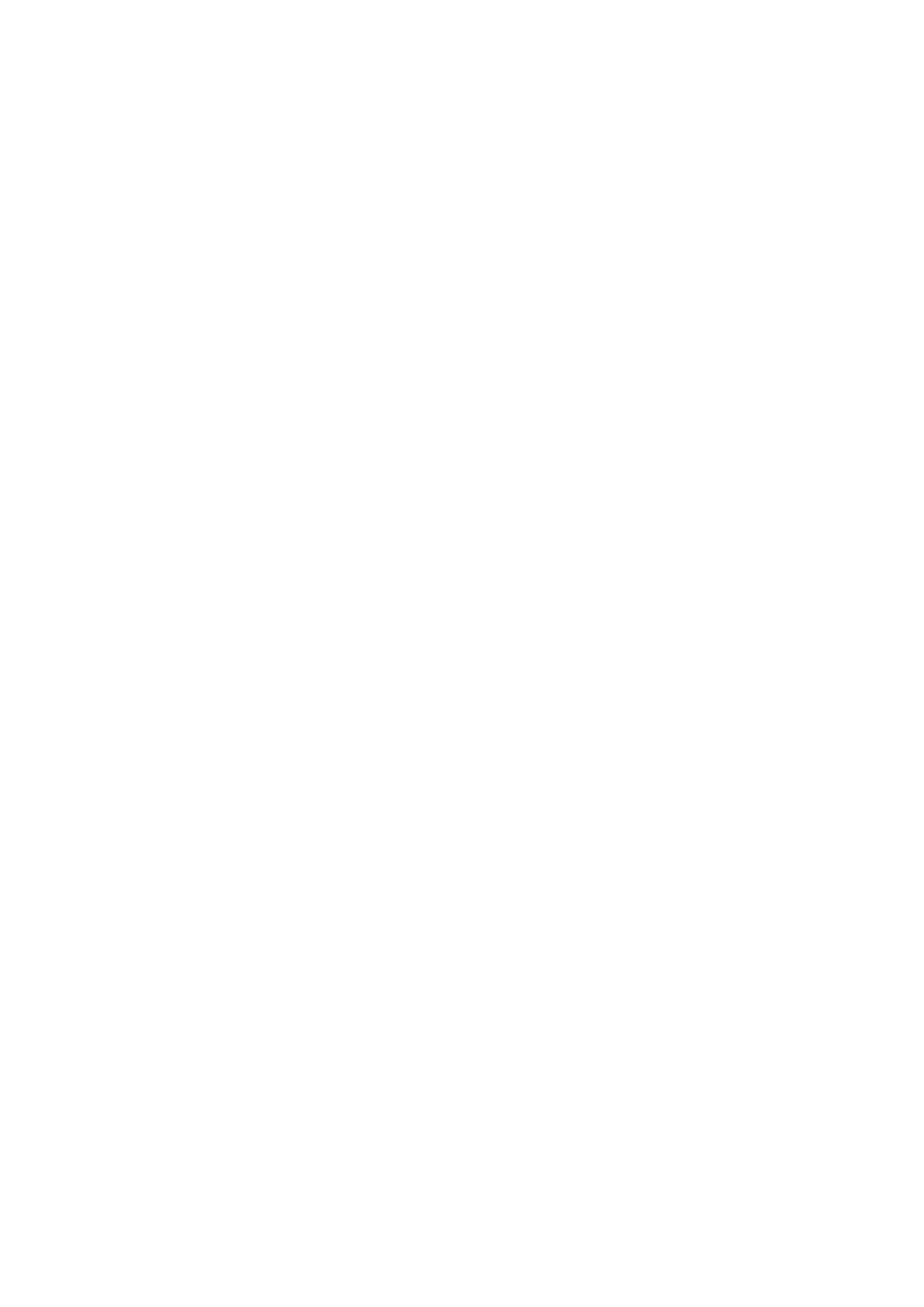جس*تارهای سیاسی معاصر*، پژوهشگاه علوم انسانی و مطالعات فرهنگی فصل نامة علمي (مقالة يژوهشي)، سال يازدهم، شمارة چهارم، زمستان ١٣٩٩، ٢٩–٧٠

# مديريت بين|لمللي ياندمي:

### نه استقبال از ناسیونالیسم و نه ناامیدی از همگرایی

ابراهيم آقامحمدي\*

#### حكىدە

یکی از مهمترین جنبههای مدیریت بین|لمللی مسایل، تعارض میان کنش های ملی متـاثر از خواهشرهای ناسیونالیستی و کنشهای جمعی ناشــی از تــلاش۵حـای همگرایانــه اســت. بــا نمایان شدن پاندمی کرونا در اوایل سـال ۲۰۲۰ چگـونگی مـدیریت آن در سـطح ملـی و بینالمللی به موضوعی مهم تبدیل شده است که طیفی از اقـدامات ملـی و بـینالمللـی را شامل مي شود. شيوه مديريت بين|لمللي ياندمي تاثيري بنيادي بر نظم بـين|لمللـي يســاكرونا میگذارد. در این میان تحلیلهای متکی بر دگرگونیهای مهیج و فاقد چشمانـداز تـاریخی، عناصر به هم پیوسته نظام بین(لملل را کم اهمیت جلوه می دهند و تصور تغییـرات بنیـادین را دارند، اما هنوز این مساله که چه چیزی رخ دادهاست و دقیقـا چــه چیــزی تغییــر کــرده، بسیار نامعلوم و مبھم است. سوالی که در اینجا مطرح می شود این است که: صـورتبنــدی نظم بینالمللی در دوران پاندمی کرونا چگونه است و مدیریت بینالمللی این بحران از چــه الگويي پيروي مي كند؟ در پاسخ مي توان گفت: در نظم بينالمللي موجود، متـاثر از پانــدمي کرونا، خواهشهای ناسیونالیستی غلبه نموده و تلاش۱های همگرایانه در سـطح منطقـهای و بین|لمللی با تردیدهای جدی مواجه شدهاست، اما به نظر می رسد که در بلندمدت نیــاز بــه اقدامات همکاری جویانه و تلطیـف ناسیونالیسـم بـرای مـدیریت جهـانی چنـین مسـایلی رخنمايي كند.

**کليدواژهها:** مديريت بين|لمللي، ياندمي، کرونا، ناسيوناليسم، همگرايي.

تاريخ دريافت: ١٣٩٩/٠٥/٢١، تاريخ پذيرش: ١٣٩٩/٠٨/٢٩

<sup>\*</sup> اســـتادیار روابـــط بـــین|لملــــل، دانشــــکدهٔ علـــوم انســــانی، دانشــــگاه اراک، اســـتان مرکــــزی، ایــــران، e-aghamohammadi@araku.ac.ir

Copyright © 2018, IHCS (Institute for Humanities and Cultural Studies). This is an Open Access article distributed under the terms of the Creative Commons Attribution 4.0 International, which permits others to download this work, share it with others and Adapt the material for any purpose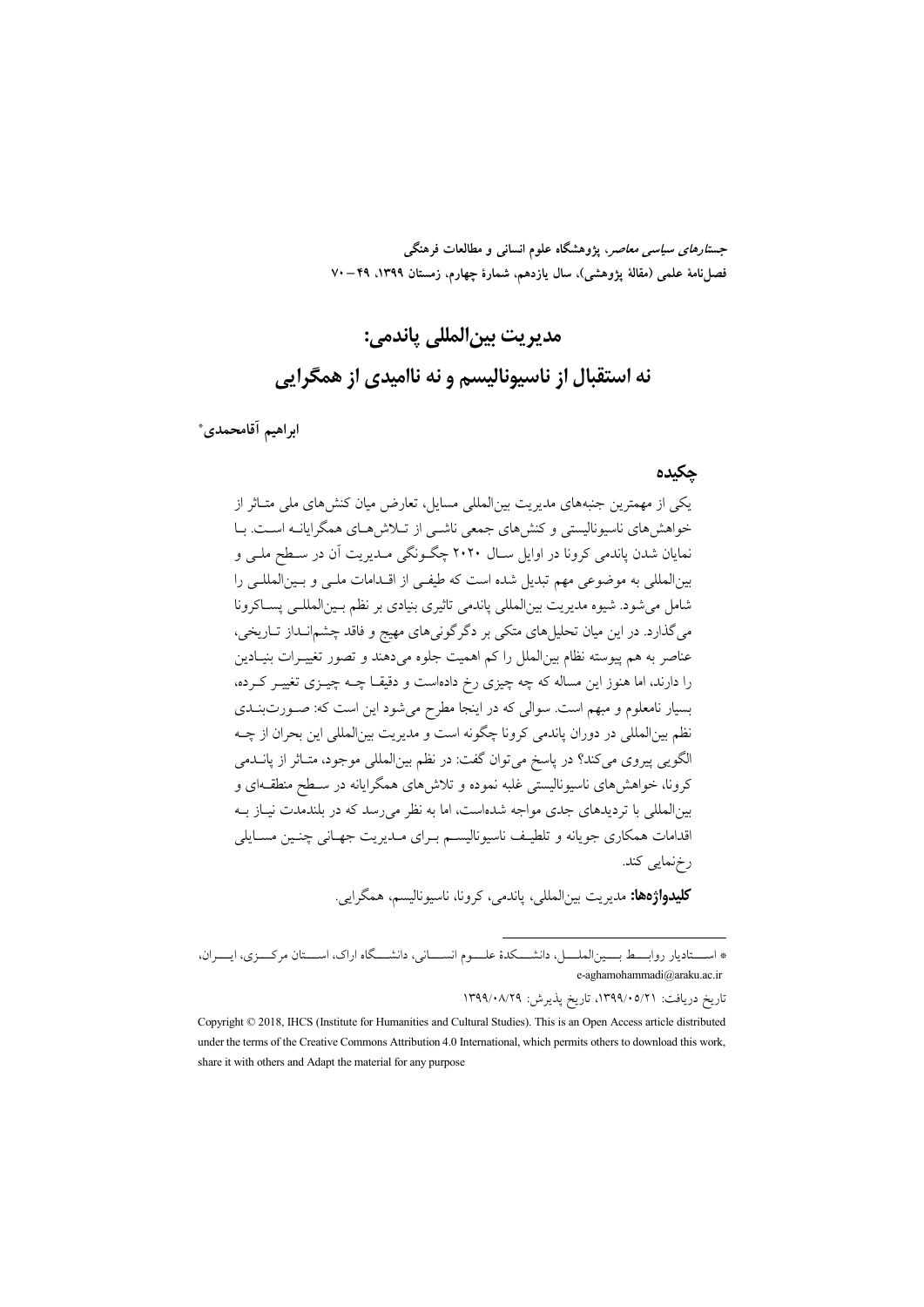#### 1. مقدمه

پرستش از مـديريت مسـايل بـه وضـوح از تحليـل بسـياري از مسـايل سياسـت جهـان تفکیکناپذیر است. اما غالبا روشن نیست کـه چگونــه جامعــه جهــانی یــا بــازیگران عرصــه بینالمللی می توانند از کنار فراخوان خام برای عمل و از این احساس بگذرند کــه اگــر هــیچ کاری انجام ندهند ممکن است همه چیز از دست برود.(وایـت، اســمیت، لیتـل،۱۳۸۱: ۳۰-۳۳) در توصیف بحرانهای بینالمللی تعاریف مختلفی به کار گرفتـه شـده اسـت، از جملـه اینکه واژه بحران به یک نمونه اتفاقی از یک سلسله رویـدادها دلالـت مــی کنـد و وضــعیتی اضطراري است كه بر اساس چگونگي دركي كه از خطر و ضرورت اقــدام عليــه آن وجــود دارد با آن برخورد می شود.(مستقیمی،۱۳۷۳: ۱۹۹–۱۷۰) بررسی مدیریت بحران می توانـد در موضوع محدود و دقیقی مانند رفتار دولتها و تصمیم گیرنـدگان بحـران در کنـار آمـدن بـا فشارهای وارده یا مداخله طرف ثالث برای جلوگیری از افزایش بحران یا کمک در کـاهش آن صورت گیرد و یا اینکه مدیریت بحران را می توان در یک بستر پهن و دراز آغـاز بحـران تا به پایان رسیدن آن مورد بررسی قرار داد. (دهشیار،۱۳۹۷: ۱۲۹)

در مدیریت بحرانهای بین|لمللی از شیوههای مختلفی استفاده می شود که مجموعــهای از اقدامات خاص یا پاسخ عمده بازیگران به بحران میباشد. به عبــارتی دیگــر فنــون مــدیریت بحران شیوههایی هستند که بـازیگران جهـت مهـار و کنتـرل تحـولات ناخوشـایند بـه کـار می برند.( واعظی، ۱۳۸۹ :۸۸) در بسیاری از موارد، مدیریت بحران یک هنر تلقبی مـی شـود. هنر تجزیه و تحلیل دقیق و درست موقعیت، در شرایطی که جریان اطلاعات محدود است. هنر استفاده از مهارتهای شخصی و دانش و منابع قابل دسترس و ابزارهایی بـرای پـافتن و انتخاب یک راه حل بهینه. البته همزمان موضوعات هنجاری گریزناپــذیری نیــز وجــود دارد، مانند اینکه آیا مدیریت به خودی خـود فعـالیتی مطلـوب اسـت و اینکـه مـوثرترین اشـکال مدیریت چگونه می تواند باشد. از سوی دیگر بـا فـرض اینکـه مسـایل جهـان دسـتخوش ارزیابیهای متعارض هستند غالبا بـه لحـاظ سیاسـی نیـز حسـاس مـیباشـند. موضـوعات هنجاری احتمالا باید در زمره مشکل ترین مسایلی باشند که برای طرح و حـل و فصـل آنهـا اقدام می شود.(وایت، اسمیت، لیتل، ۱۳۸۱: ۳۰-۴۳)

با نمایان شدن پاندمی کرونـا، چگـونگی مـدیریت اَن در سـطح ملـی و بـینالمللـی بــه موضوعی مهم تبدیل شده است که طیفی از اقدامات ملی و بـینالمللـی را شـامل مـیشـود. چگونگی مدیریت بحران پاندمی تاثیری بنیادی بر نظم بینالمللی پسا کرونا میگذارد. برخمی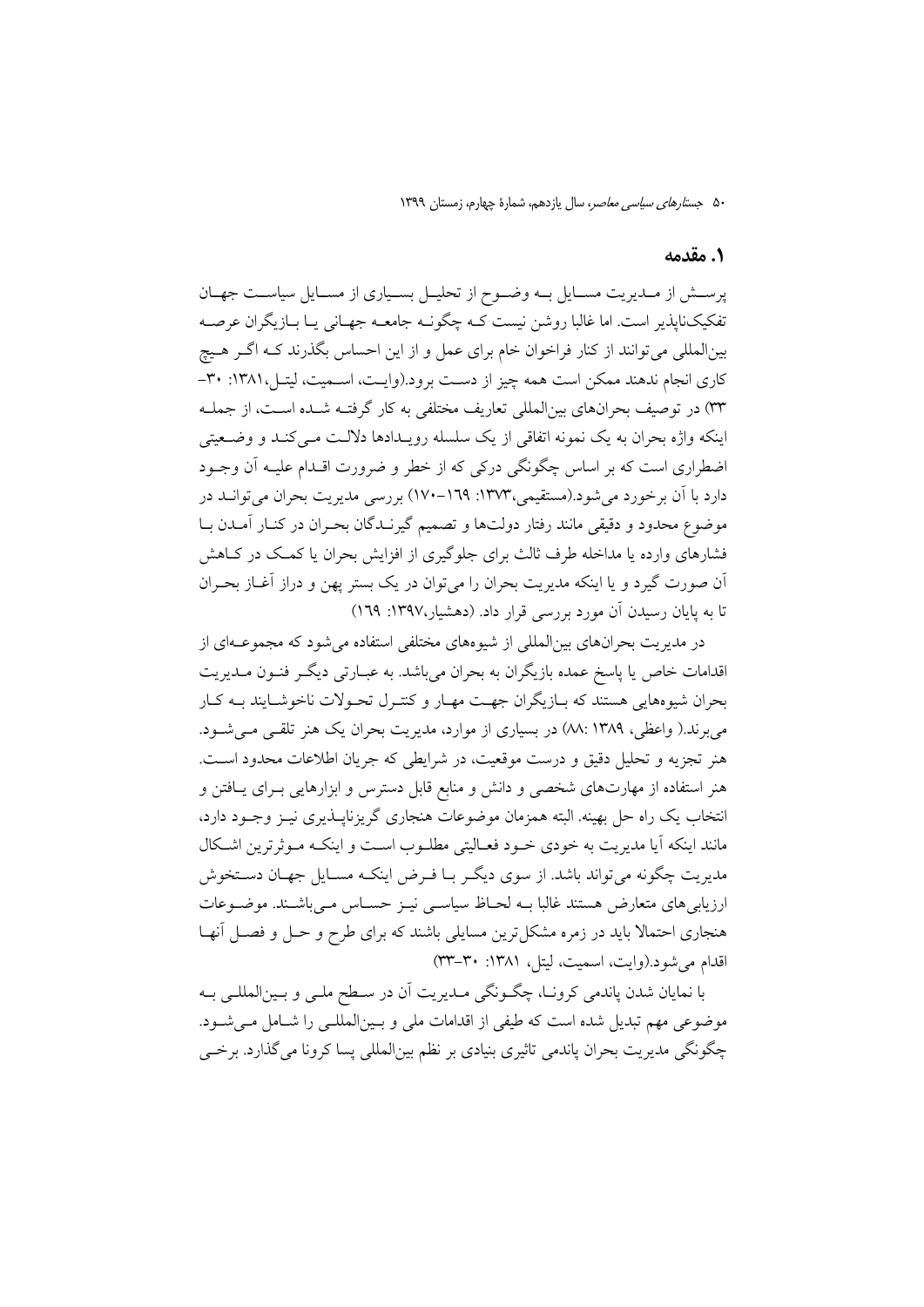از تحلیلهای متکی بر دگرگونیهای مهیج و فاقد چشمانداز تاریخی، عناصر به هــم پیوســته نظام بینالملل را کم اهمیت جلوه میدهند و تصور تغییرات بنیادین را دارند، امـا هنــوز ایــن موضوع که چه چیزی رخ داده و دقیقا چه چیزی تغییر کرده اسـت، بسـیار نـامعلوم و مـبهم است. در این راستا، سوال مقاله حاضر این است که: صورتبندی نظم بـینالمللـی در دوران یاندمی کرونا چگونه است و مدیریت بینالمللی این بحران از چه الگویی پیـروی مـی کنـد؟ در پاسخ می توان گفت: در نظم بین|لمللی موجـود، متـاثر از پانــدمی کرونــا، خــواهش هــای ناسیونالیستی غلبه نموده و تلاش۵های همگرایانه در سطح منطقهای و بینالمللی با تردیــدهای جدی مواجه شدهاست، اما به نظر می رسد که در بلندمدت نیاز به اقدامات همکـاری جویانــه و تلطیف ناسیونالیسم برای مدیریت جهانی چنین مسایلی رخ،نمایی کند. در این مقالــه بــرای بررسی بحران کرونا، با استفاده از روش توصیفی-تحلیلی، ابتدا رویکرد دولتگرا، که بیشتر مورد توجه رئالیستها است، ارایه میگردد. سپس نگاه معطوف به همگرایــی و نهـادگرایی، که مورد نظر لیبرالیستهای روابط بینالملل است، مطرح می شود. در نهایت تلاش می گـردد تا با طرح الگـویی مشـخص، کـه مـیتوانـد منـتج از منـاظره کلاسـیک نئورئالیسـتهـا و نئولیبرالیستها باشد، امکان مدیریت پانــدمی کرونــا در شــرایط رقابــت و همکــاری، مــورد تحلیل قرار گیرد. البته چارچوب نظری مجزا از سـایر بخـش۵هـای مقالـه بــه خواننــده ارایــه نمی شود، بلکه در میـان مباحـث از رویکردهـای نظـری غالـب روابـط بـین|لملـل اسـتفاده می گر دد.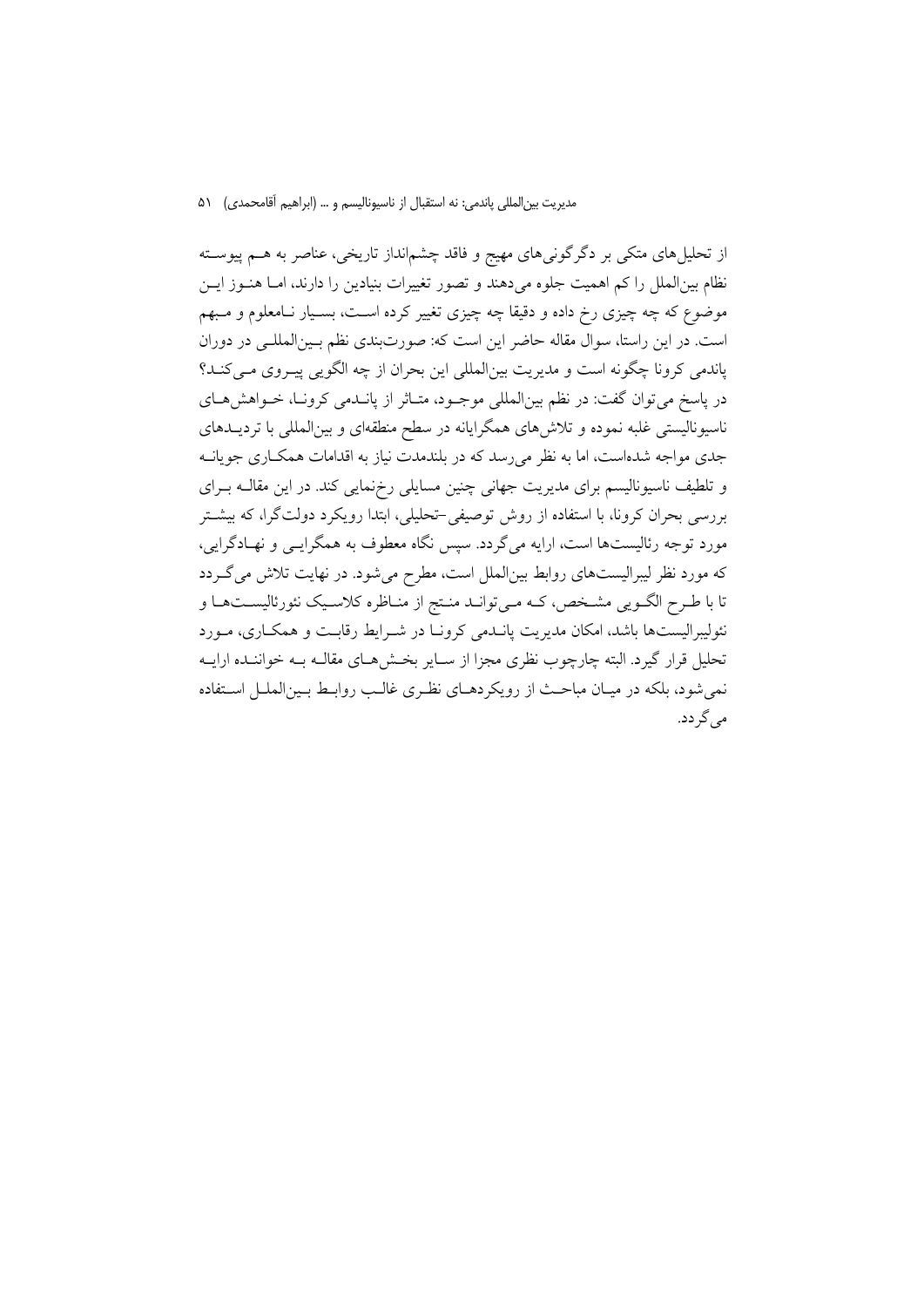

#### ۲. پاندمي و استقبال زود هنگام از دولت گرايي

۔<br>تنوع و پیچیدگی مسایل مربوط به پاندمی کرونا چنان است که در هر مـورد پیـروان مکــاتبی همچون رئالیستها، لیبرالیستها و سـازه انگــاران مــی تواننــد شــواهد فراوانــی بــرای تاییــد دیدگاههای خود در آن بیابند. چرا که در هر بینش نظری جنبههایی از این پدیده مورد توجــه قرار مي گيرد. در سنت رايج روابط بينالملل نظريه دولت محوري در مركز توجـه قـرار دارد که حول حاکمیت دولت و این باور که دولتها بازیگران اصـلی امـور بـینالملـل هسـتند و سیاست جهانی عمدتا به وسیله دولتهایی که در پی منافع خود هستند شکل مـی گیــرد. از نظر آنها سیاست بینالملل مانند هر نوع سیاستی به مثابه مبارزه بر سـر قــدرت اسـت و ایــن مبارزه به وسیله کاربرد مرتب و محاسبهپذیر بازدارندگی، مورد تجویز نظریه عقلـی، صـورت می گیـرد. در طـی دهـههـای ۱۹٤۰ و ۱۹٥۰ و تـا حـدودی پـس از آن، دانشـمندان روابـط بینالملل با چنین رویکردی به سیاست بـینالملـل نگریسـتند، نگرشـی کـه بـر اسـاس آن واحدهای مستقلی به نام دولتهای ملی در منازعاتی بنیادی غرق شدهانـد.(دویچ و دیگـران،  $(971)$ :  $1700$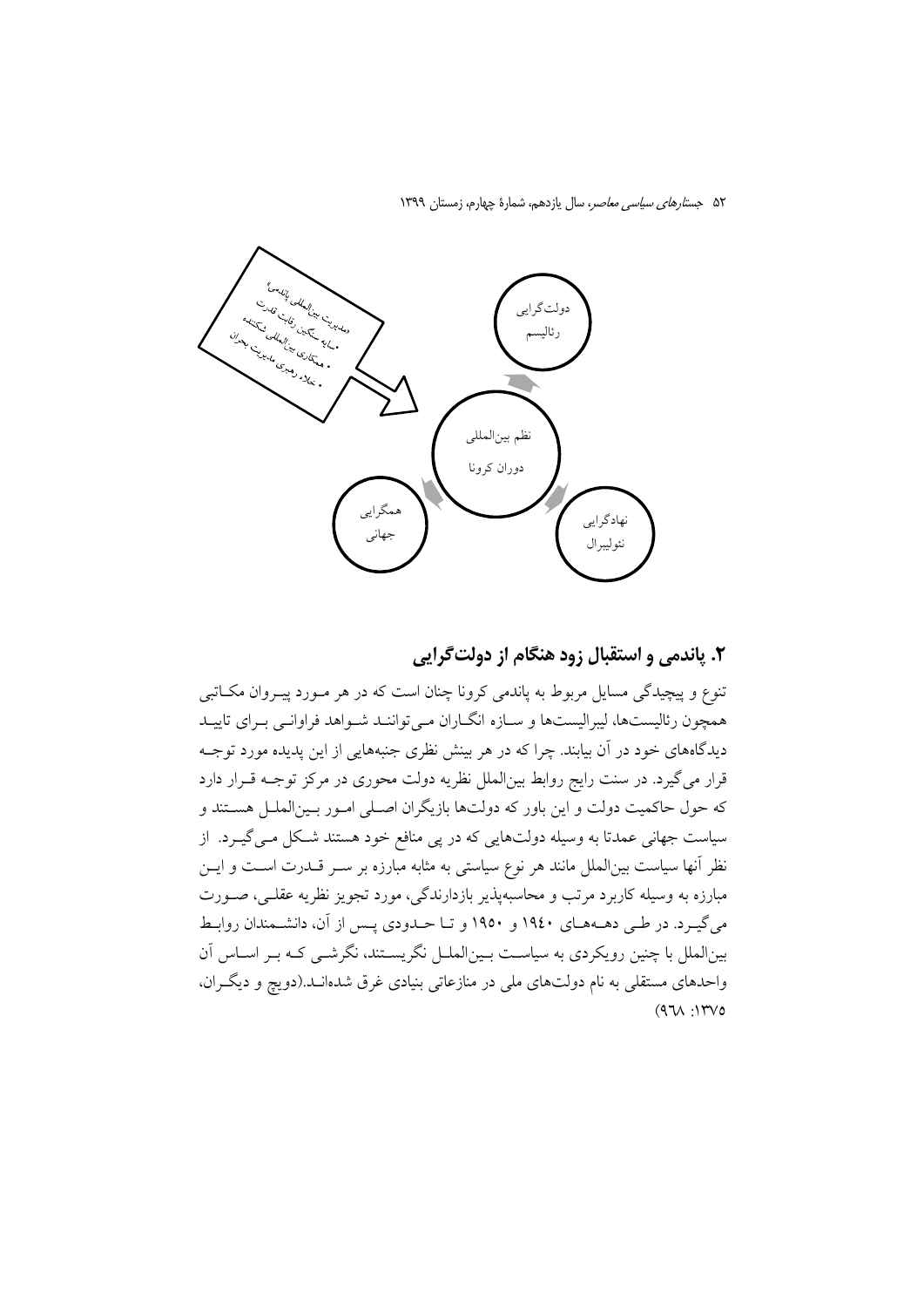از این منظر در طول تاریخ اپیدمی و پاندمی توسط دولتها به لحاظ سیاســی دســتکاری شده اند. آنها غالبا دستاویز سیاستمداران جناح راست برای پلیسی کردن مرزهـا و جلـوگیری از مهاجرت بوده است. به عنوان مثال، پادشاهی هابسـبورگ در دوران امپراطـوری اتـریش− مجارستان در قرن هجدهم میلادی، محدودیتهایی از دانوب تا بالکان، به شـکل زنجیــرهای از قلعهها، ظاهرا برای جلوگیری از ورود عفونـت از همسـایه عثمـانی خــود بریـا کــرد. بــه عبارتی یک مرز نظامی، اقتصادی و مذهبی – یک خط مشخص بسین مسـیحیت و اســلام – توسط دهقانان مسلح ایجاد شد که با گشـت زنـی مسـتمر افـراد مظنـون بــه عفونــت را بــه ایستگاههای قرنطینه ساخته شده هدایت می کردند.(Spinney, 2020: 1-5) همه گیری که هنـوز در حافظه ما باقی مانده است آنفولانزای اسپانیایی است کـه در بحبوحـه جنـگ جهــانی اول شایع شد و حدود پنجاه میلیون نفر، بیش از دو برابر تعداد کشتهشدگان در جنگ، را کشـت.  $(17:1199.45)$ 

در حال حاضر نیز مشاهده می شود که پاندمی کرونا یک استرس عظیم بـه جهـان وارد نموده و احساسات ناسیونالیستی دولتها را دوباره احیا کرده است. کرونـا در زنجیـرههـای تأمین کالا بحران ایجاد نموده است، دولتها تجهیزات پزشکی خود را نگه میدارند و بــرای محدود کردن مسافرتها عجله مي کنند. گويا در ايــن شــرايط چــارهاي جــز ارزيــابي مجــدد اقتصاد به هم پیوسته جهانی وجود ندارد. چرا که جهانی شدن نه تنها امکان گسترش سـریع یاندمی کرونا را فراهم کرده است، بلکه منجر به تقویت وابستگی عمیقی شـده اسـت کـه موجب میشود تا شرکتها و کشورها در برابر شوکهای غیرمنتظـره آسـیبپــذیر شــوند.( 4-1 :Farrell and Newman, 2020) از همان روزهای نخست، پاندمی کرونا شکنندگی زنجیـره عرضه جهانی را اَشکار کرد. بـه عنـوان مثـال، بـرای مصـرفکننـدگان اَمریکـایی، نخسـتین نشانهها زمانی پدیدار شـد کـه بـا تعطیـل شـدن کارخانـههـای تولیـدی در چـین، تحویـل گوشیهای آیفون شرکت اپل به تعویق افتاد. وقتی کرونا در این کشور شیوع پیـدا کــرد تــازه مردم آمریکا فهمیدند که هفتاد و دو درصد از تجهیزات تولید داروی مورد نیـاز در خــارج از کشور –عمدتا در اروپا، هند و چین – واقع هستند. امـا کشـورها بــهجـای روی آوردن بــه واکنشهای بینالمللی همکارانه، اتخاذ سیاستهای ملی را ترجیح دادنـد. ایــن اتفـاق باعـث شد ایدههای ملی گرایانه پیرامون بازگرداندن خطوط تولید به داخل مرزهـا و محـدود کـردن ورود مهاجران دوباره زنده شود. این بیماری مشخص کرد که، طبـق رویکـرد رئالیسـتهـا، دولتهای ملی همچنان بازیگر اصلی عرصه حکمرانی و اَخرین امید برای مقابله بــا پانــدمی و يبامدهاي اقتصادي ناگوار آن هستند.(5-1 :Fontaine, 2020)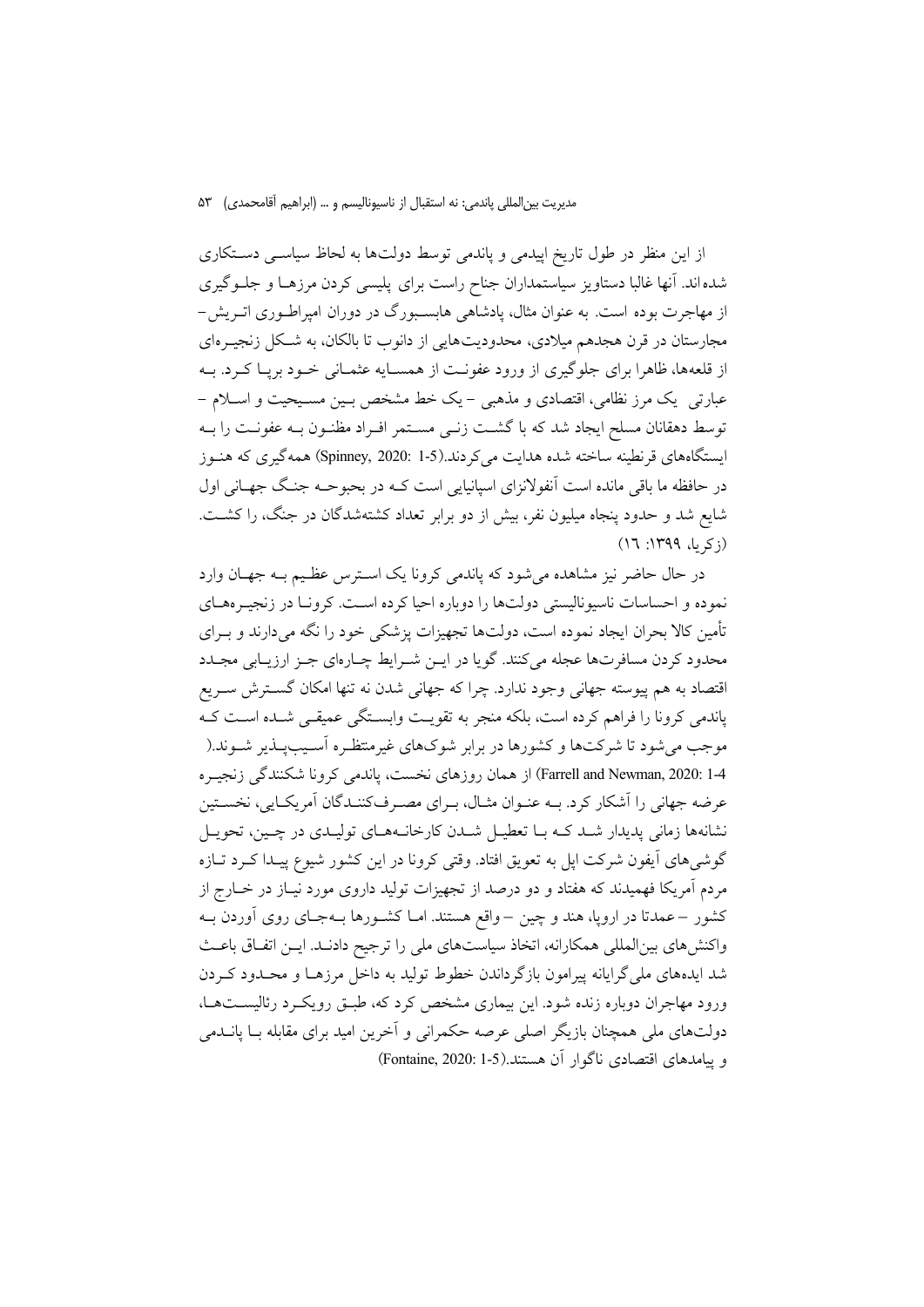در اروپا و ایالات متحده، در مورد پانـدمی کرونـا، همـان رونـد انزواگرایـی و سیاسـت درهای بسته گذشته تکرار می شود. آمریکائیان طرفدار اندیشــه ترامــب و ناسیونالیســتهــای اروپایی، ترس از پاندمی را برای تحمیل موانع بیشتر و امنیت مرزهـا اســتفاده کردنــد. گویــا کرونا و جناح راست کشورهای غربی در ایـن موضـوع همداسـتان شـدهانـد. سیاسـتمداران پوپولیست راستگرا در حالی که مهاجرت و توریسم را به چالش مـی کشـند، معتقدنـد کـه کرونا نگرانی هایی در خصوص لزوم محافظت از مرزهای کشورشان را مطـرح مـی کنـد. بـه عبارتی دیگر تهدیدی خارجی با چهرهای جدید به تصویر کشیده شده است که پاسخ بــه اَن بستن مرزها و توقف کامل پروازها است. به عنوان مثال، در اوایل شیوع کرونا، مـارین لــوپن سیاستمدار راستگرای فرانسوی، خواستار بسته شدن مرزها با ایتالیا شد. وی پس از دیــدار بــا نخست وزير، ادوارد فيليب، به خبرنگاران گفت: « من خواهان كنترل مرزهايمـان هسـتم. بــه نظر میرسد که … در واقع انجام بررسی در مرزها بایــد نخســتین اقــدام عقــل ســلیم باشــد.» همچنین همکار وی هشدار داد: «بدیهی است که گـردش آزاد کـالا و مـردم، سیاسـتهـای مهاجرتی و کنترلهای ضعیف در مرزها امکان گسترش این نوع ویروس را فراهم میکند.»( (Roberts and Lamp, 2020: 1-3)

### ۴. ظهور ناسیونالیسم بدخیم در رقابت میان کشورها

با گسترش ویروس کرونا، برخی از کشورها بدترین غرایز خود را عیان کـردهانـد. بـا شـیوع بیماری و محدود بودن تجهیزات پزشکی و دارویی، به طور همزمان در کشورهای مختلف، شاهد رقابت کشورها برای تأمین جهانی تجهیزات به نفـع خــود بــه جــای در نظــر گــرفتن همبستگی جهانی هستیم. در صورتی که کشـورهای ثروتمنـد امکانـات بیشـتری را بدسـت آورند و از وضعیت رهایی پیدا کنند، کشورهای در حال توسعه نیز ممکن است در ردیـف چنین تأمیناتی قـرار بگیرنــد. حتــی قبــل از شــیوع کرونــا، تولیــد کننــدگان چینــی نیمــی از ماسکهای پزشکی دنیا را تولید کردند. این تولید کنندگان بـه دلیـل بحـران، تولیـد خـود را افزایش دادند، اما دولت چین به طور کامل ماسک ها را خریداری کرد. ضــمن اینکــه مقــادیر زیادی ماسک و دستگاه تنفس نیز از خارج وارد کرد. مطمئنا چین به آنها احتیاج داشت، امـا نتیجه چنین خرید و فروشی، بحران عرضه بود که واکنش کشورهای دیگـر نسـبت بـه ایـن بيماري را بــا چــالش مواجــه ســاخت.(1-1 :2020 Farrell and Newman, 2020 ) همچنـين تــلاش مشهور دولت ترامب بـراي متقاعـد كـردن دانشـمندان ألمـاني بـراي جابجـايي و تحويـل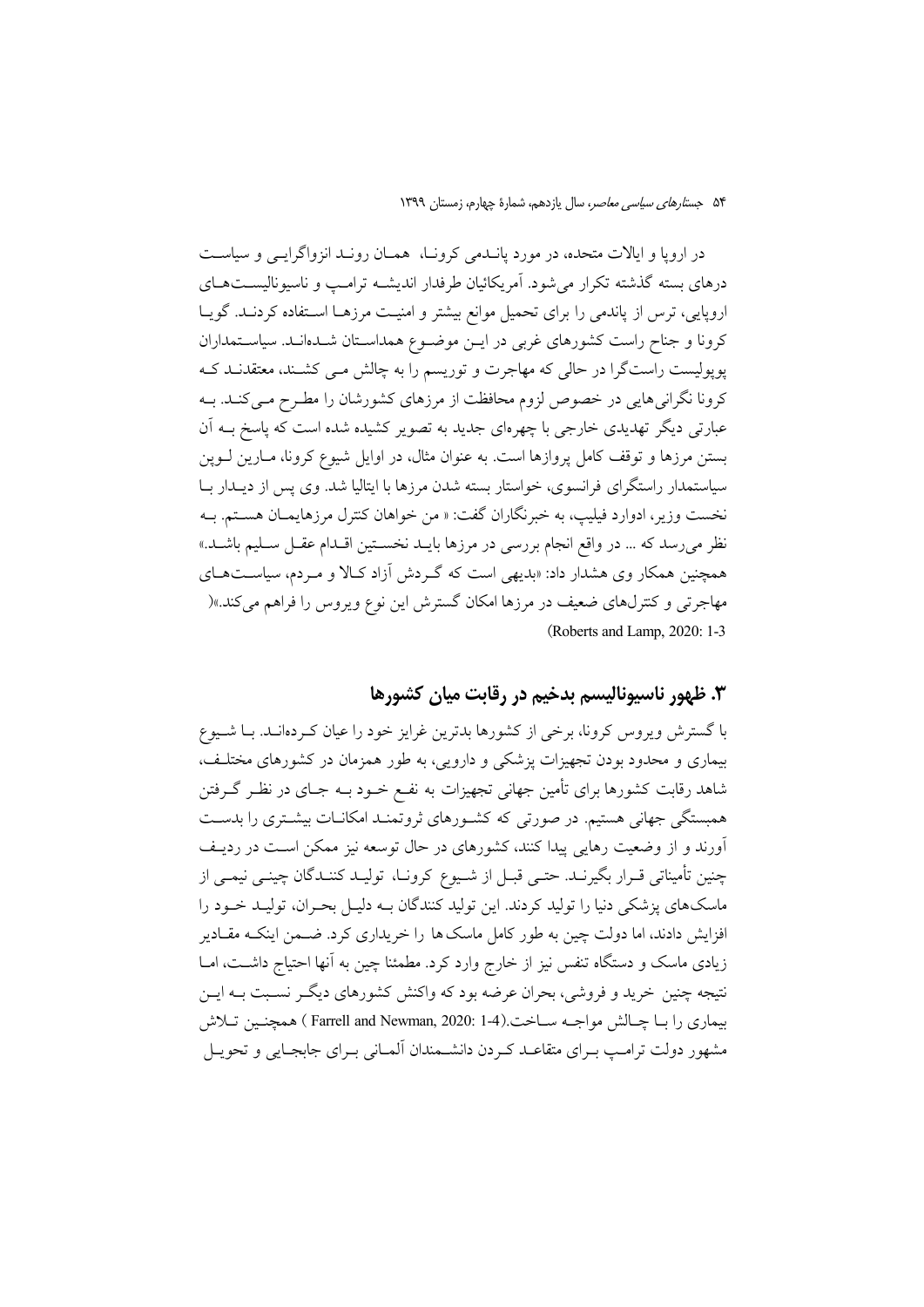انحصاري واكسن به ايالات متحده، نمونهاي افراطي از اين نــوع تفكــر حاصــل جمــع صــفر است. پیتر ناوارو، مشاور اقتصادی دونالد ترامپ در این رابطه به فایننشال تایمز گفتـه اسـت: «در یک وضعیت اورژانسی بهداشت جهانی، آمریکا تنهـا اسـت.» او در ادامـه صـحبتهـای خود توضيح مي<هد: «دقيقا به همين خاطر است كه دولت ترامب بايد ظرفيتهـاي توليــد و زنجیره عرضه پزشکی را به داخل بازگرداند و همزمان وابستگی خــارجی اَمریکــا را کــاهش دهد.»(فاينانشيال تايمز، ٢٠٢٠)

در حالي كه كمترين انتظار جامعه جهـاني از ايـالات متحـده، رهبـري مـديريت بحـران یاندمی، همچون سایر بیماریهای همهگیر پیش از این، بوده است. بهترین نمونه این امـر، در سال های اخیر، رهبری این کشور در مبارزه بـا ایــدز بــود کــه در دوران ریاسـت جمهـوری جورج دبلیو بوش آغاز شد. این کشور نزدیک به بیست سـال، از طریــق برنامــه دو جانبــه، برنامه اضطراری رئیس جمهور برای کمک به ایدز و حمایت از صـندوق جهـانی چندجانبـه برای مبارزه با ایدز، تأمین کننده سرمایه جهانی در این زمینه بوده است. اما در شرایط کنــونی هنوز هیچ نشانهای مبنی بر اینکه ایالات متحده بخواهد رهبری مدیریت بحـران کرونــا را بــر عهده بگیرد را نمیتوان مشاهده کرد. شاید بتوان چنین استدلال کـرد کـه حـداقل بخشــی از این نقش را به چین واگذار کرده است. به باور برخی این پاندمی در حال تغییـر دادن چهـره ژئویلیتیک جهانی شدن است.(1-1 :Farrell and Newman, 2020 ) این رقابت نه تنها زمینـهای برای همکاری ایجاد نکرده بلکه رفتارهای شخصی و غارتگرانه را عیـان سـاختهاسـت. بــه عقیده والتز هنگامی که یک بحران برای قدرتهای بزرگ حالت رقابتی داشته باشـد، روابـط رقابتآمیز جایگزین کنش های معطوف به همکاری خواهد شد. چنانچه هر یـک از آنهـا در طول منازعه در یک سوی آن قرار داشته باشد، با ایفای نقش از بیرون، سعی در جهت دهـی به رفتار طرفین منازعه خواهند داشت. Waltz) (25 :000 از سـوی دیگـر، هنـری فــارل و آبراهام نیومن با اشاره به یاندمی کرونا معتقدند که آسیبپذیری متقابل در سال@ای اخیــر بــه عنوان سلاحی توسط دولتها استفاده شده است. برخی کشورها سعی میکنند از وابستگی دیگران به خود استفاده نموده تا منافع خود را به دست آورند. این نشان مـی دهــد کــه عــدم تقارن قدرت بین دولتها می تواند آنها را به استفاده از وابستگی متقابـل بـه نفـع خـود و نــه برای سود متقابل وسوسه کند.(10-1 Busby, 2020)

در وضعيت ياندمي توليدكنندگان عمده تجهيزات يزشكي بـا افــزايش تقاضــاي جهــاني روبرو شدهاند، که ایــن شــرایط کشــورها را در مقابــل یکــدیگر و حــداقل در رقابــت بــرای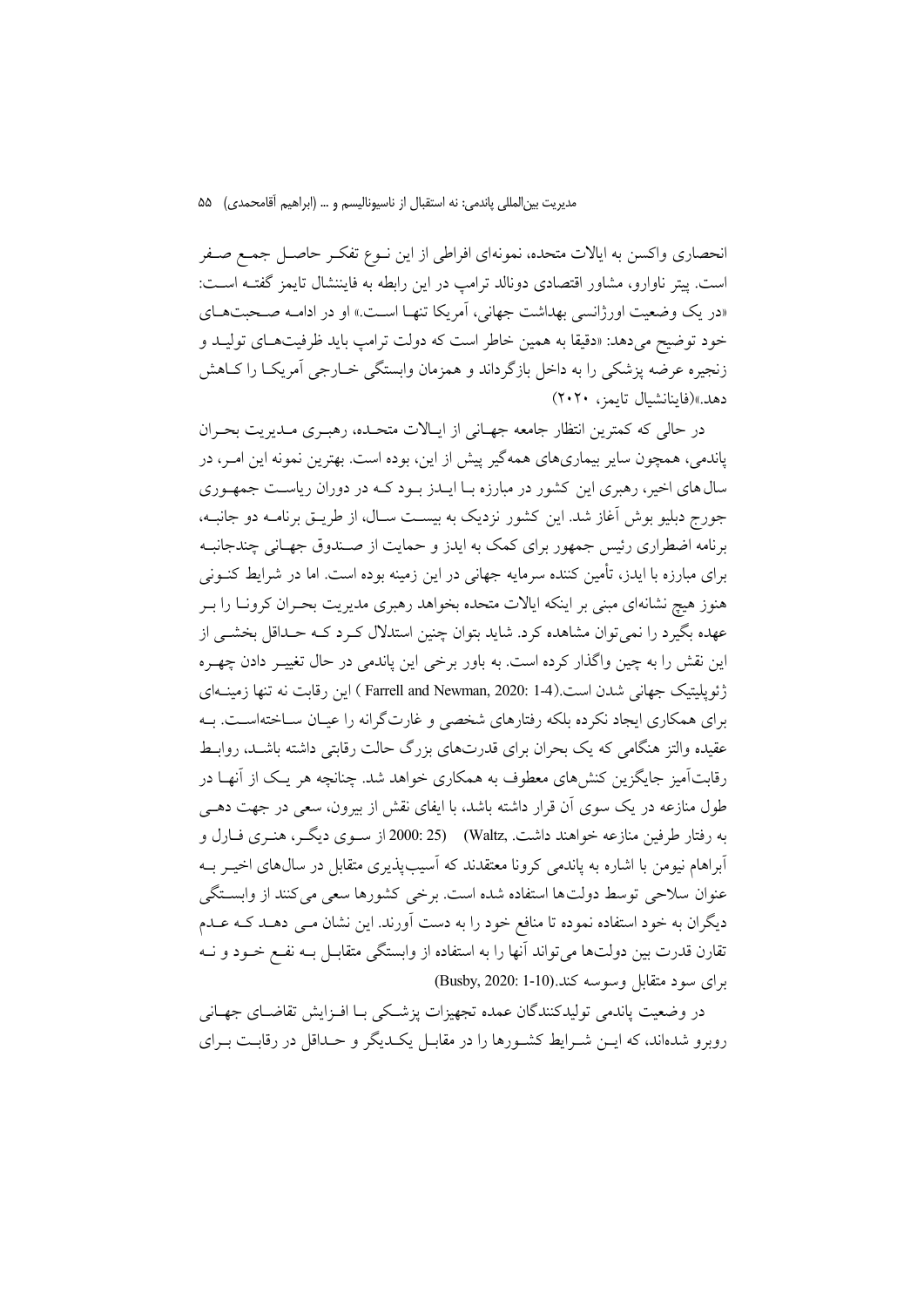دسترسی به منابع قـرار مـی۵هـــد. ایــن شــرایط موجـب تغییــر در پویــایی قــدرت در میــان اقتصادهای بزرگ جهان شده است. زیرا کشورهایی که به خـوبی آمـاده مبـارزه بـا ویــروس کرونا هستند، یا تجهیزات را برای خود ذخیـره مـی کننـد و یـا بـه کشـورهای دیگـر کمـک مي كنند و از اين طريق نفوذ خود را در جهـان گسـترش مـي دهنـد.( Farrell and Newman, 1-4 :2020) استفان والت در اين رابطه معتقد است كه ويووس كرونا تغيير قــدرت و نفــوذ از غرب به شرق را تسریع میکند. کره جنوبی و سـنگاپور بهتـرین واکـنش را نسـبت بــه ایــن بحران نشان دادهاند، چین نیز با وجود اشتباهات اولیه، به خوبی موفـق شـده اسـت. واكـنش دولتها در اروپا و ایالاتمتحده بسـیار تردیـداَمیز بـوده و احتمـالاً قـدرت برنـد غربـی را تضعيف مي كند.(Walt, 2020: 1-2)

شاید بتوان گفت که رفتار دولتها در شرایط موجود، مـا را بـه رویکـرد رئالیســتهـای روابط بینالملل نزدیکتر میکند. زیرا طبق این رویکرد آنارشی حاکم بر نظـام بــــینالملـــل، واحـدها را بر مـی|نگیزانــد کــه در پـــی جستجوی قــدرت بــرای امنیـت و بقــا از طریــق خودیاری باشند. از نظر والتز، در هر سیستم خودیاری، واحـدها نگـران بقـا و امنیـت خــود هستند و این نگرانیها رفتـار آنها را به سمت خاصی شـرطی مـیکنـد.(والتـز، ۱۳۹۲: ۱۷۲) پاندمی کرونا نشان داده است که دولتها با توجـه بـه سـلامتی و ایمنـی شـهروندان خـود، ممکن است تصمیم بگیرند صادرات را مسدود کنند یا منابع ضروری را تصرف کننـد، حتـی اگر این کار به متحدین و همسایگانشان آسـیب برسـاند. چنـین عقـب نشـینی از همگرایـی جهانی، سخاوت را به ابزاری قدرتمندتر از نفوذ، برای کشورهایی که می توانند از آن استفاده کنند، تبدیل می کند. پس در جهان کرونا زده پایان ناسبونالیسم دیگیر قابیل تصبور نیست و افراد زیادی هستند که احیای مجدد آن را در کشورهای توسعه بافتـه و در حـال توسـعه بـه وضوح مشاهده میکنند. به تعبیر هالیدی در گذشته این امـر ناشـی از خواسـت مـردم بـرای جدایی از یک سرزمین و یا خودمختاری بیشتر در داخل کشور بود و اکنون اعتراض به سـیر مهاجرت و تجارت آزاد است.(هالبدی، ۱۳۸۳: ۹۹۰–۹۹۱)

#### ٤. چالش در اتحادیهها و شکنندگی اقتصاد جهانی

برخی معتقدند که ظهور ناسیونالیسم ممکن است اتحادیه اروپا را از یـای در آورد و سیســتم شنگن به پایان برسد، در حالی که هنوز بحث و گفتگو درباره برگزیت در ارویــا حــل نشــده است. نمي توان كتمان كرد كـه دولـتهـا بـدون مشـورت بـا ديگـران، تصـميمات خـود را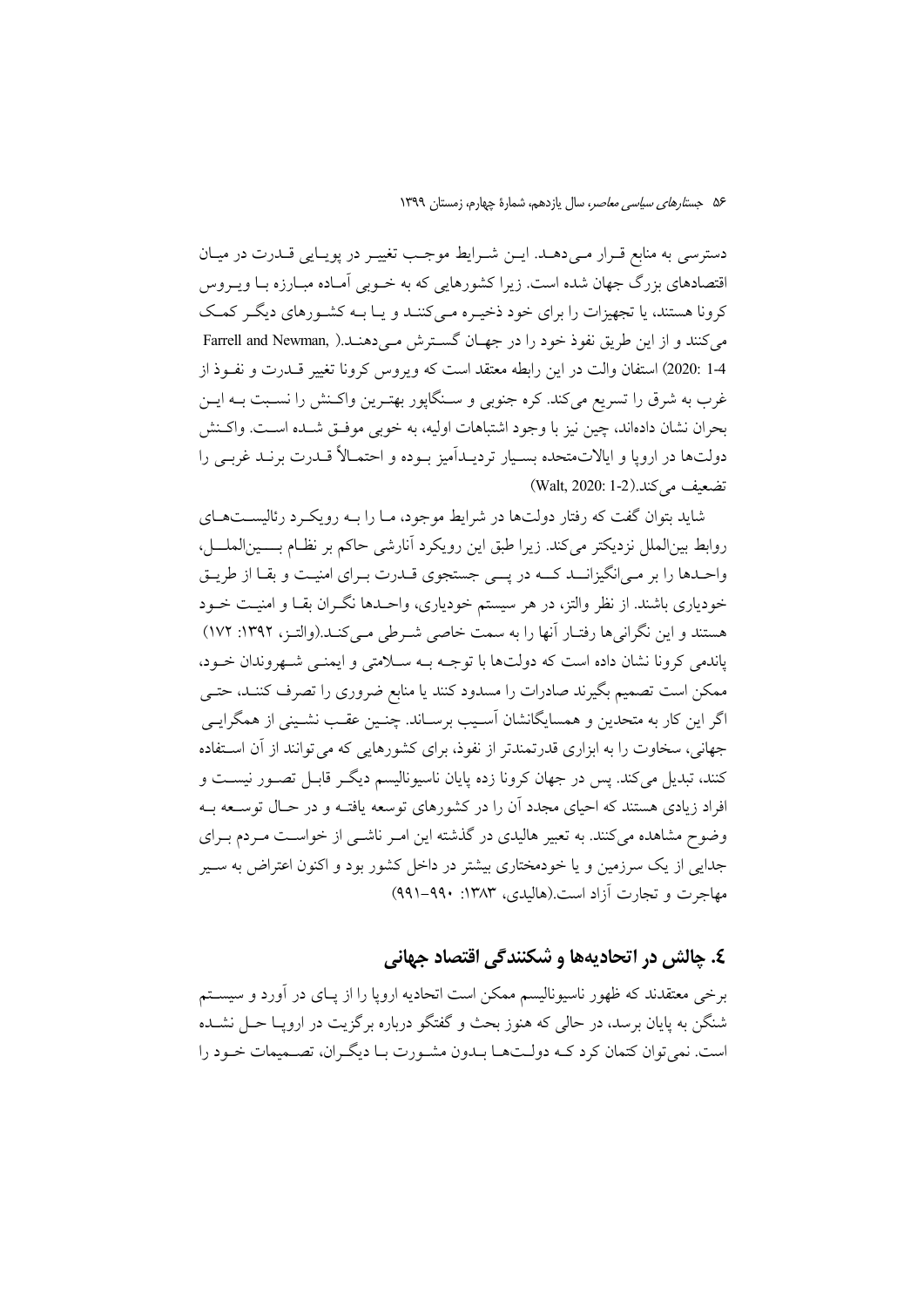مديريت بين|لمللي ياندمي: نه استقبال از ناسيوناليسم و … (ابراهيم آقامحمدي) ۵۷

می گیرند. برخی از کشورها از جمله آلمان و فرانسه از مقررات اضطراری برای اعـاده برخــی از کنترلها در زمانهای مختلف استفاده که دهانـد.(Laurent, 2020: 1-3) اقـدام دولـتهـای اروپایی در بستن مرزها در مواجهه با پانـدمی، چشـمانـداز همکـاری را تیـره کـرده اسـت. همچنین افزایش شدید آمار مبتلایان و کشتهشدگان در برخی کشورها مانند ایتالیـا و اسـیانیا، ناتوانی مالی آنها را تشدید و به بدگمانی درباره کوشش برای احیای یورو در راستای تـامین بدهیهای این کشورها دامن زده است. این بدگمانی که از سوی هلند طرح شد، تـنش بـین شمال و جنوب اتحادیه اروپا را بیشتر کرده است.(Walt, 2020: 1-2) از سوی دیگر اتحادیــه اروپا اینک با دشواری جدی در مورد چگونگی تامین بودجه نجات اقتصادی اتحادیه روب و است. کشورهای عضو با کاهش بی سابقه نرخ رشد اقتصـادی روبـرو شــدهانــد. بــرای مثــال فرانسه در معرض رشد منفى هشت درصد قرار گرفته است.(3-1 Laurent, 2020: 1)

در سالهای اخیر خروج بریتانیا از اتحادیــه اروپــا، شــعار ترامــپ مبنــی بــر بازگردانــدان هژمونی آمریکا و خروج این کشور از معاهدات بـینالمللـی، ناسیونالیسـم چینـی و روسـی همگی نیروهای گریز از مرکز و ناسیونالیستی بودهاند که یاندمی کرونا آنها را تقویت کـرده است. به عبارتی دیگر مدتهاست که مناقشاتی همچون یکپارچگی جهانی، تقویت جریـان سرمایه و آزادی تجارت جهانی جایگاه خود را در مباحث روابط بینالملل از دست دادهانــد و در عوض بحثهـاي سياسـي جهـان امـروز پيرامـون ديوارهـاي مـرزي، جنـگتجـاري، برگزیت، ملی گرایی پوپولیستی و دفاع از حاکمیت ملی در برابر غولهای تکنولوژیکی چـین و آمریکا است.

همانطور که سیاستگذاران در سراسر جهان برای مقابله با کرونا و پیامـدهای ناشـبی از آن تلاش می کنند، باید با این واقعیت روبرو شوند که اقتصـاد جهـانی همـانطور کــه آنهـا فکــر می کردند کار نمی کند. جهانی شدن خواستار تخصص روزافزون کار در سراسر جهان است، الگویی که نه تنها کاراًیی فوق|لعاده، بلکه آسیبیلذیریهـای خـارق|لعـادهای را نیـز ایجـاد می کند. شـوکهـایی ماننـد پانـدمی کرونـا ایـن آسـیبپـذیریهـا را نشـان مـیدهـد. تنهـا تولیدکنندگان یک محصول یا مناطقی از جهان که در یک محصول خـاص تخصـص دارنـد. می تواننـد در لحظـههـای بحـران، شـكنندگی غیرمنتظـرمای ایجـاد كننـد و باعـث تخریـب زنجیرههای تأمین شوند. در گذشته، تولیدکنندگان برای محافظـت از خـود در برابـر شــرایط خاص بخشی از تجهیزات را انبار می کردنـد، امـا در عصـر حاضـر بسـیاری از مشـاغل بـه یکدیگر وابسته شدهاند و انبارداری چندان مرسوم نیست. همچنـان کـه تـیم کـوک گفتـه «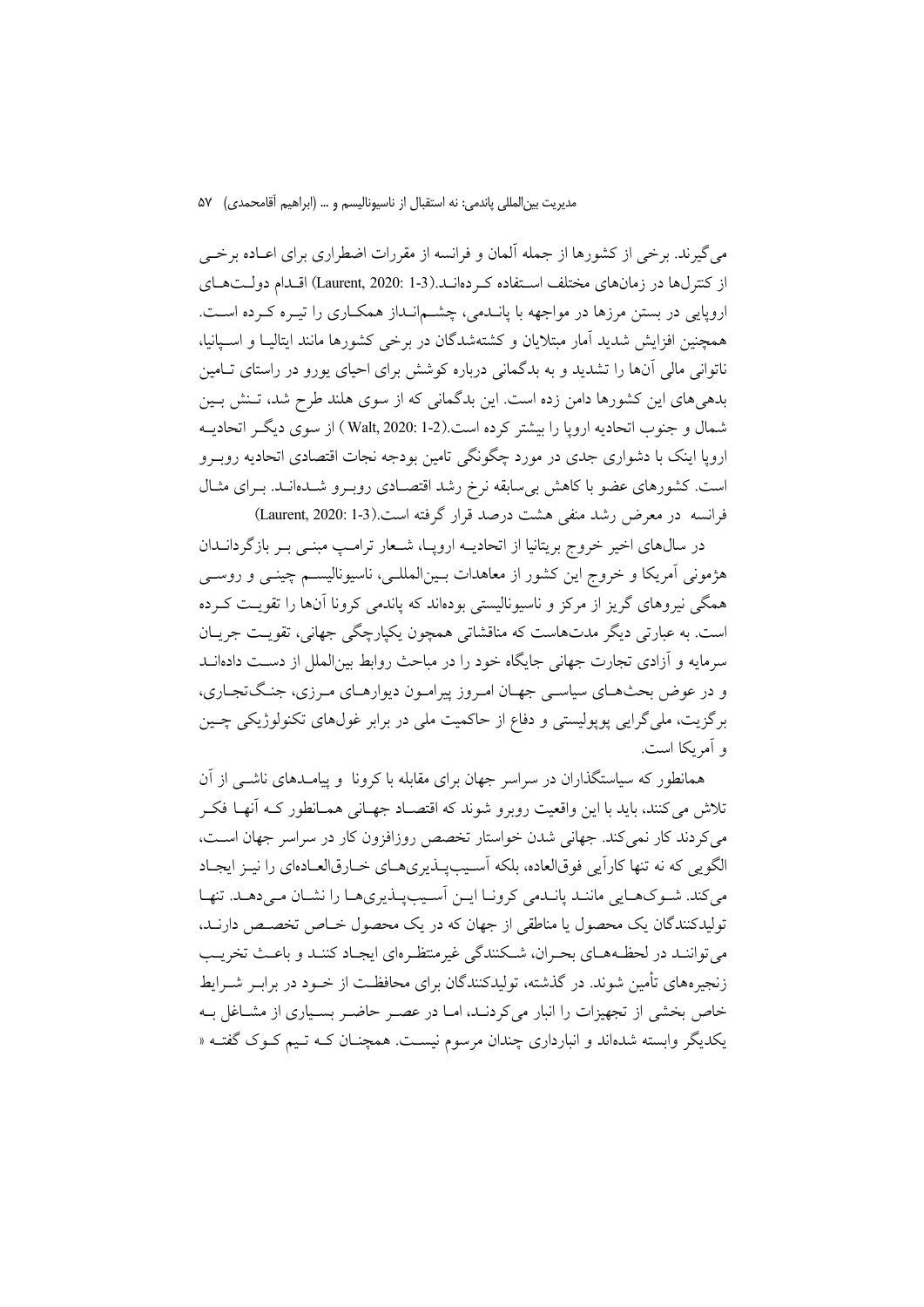موجودی اساساً شر است ». امروزه شرکتها بـه جـای پرداخــت هزینــه بــرای انبــار کــردن قطعات مورد نیاز برای تولید یک محصـول معـین، بــه یکــدیگر اعتمــاد دارنــد. بــه عبــارتی زنجیرههای تأمین فقط « در زمان » همانطور که از نام آن پیداست، کار می کنند. امــا در میانــه یاندمی جهانی، فقط زمان می تواند خیلی زود دیر شود. به عنوان مثال تــا حــدودی در نتیجــه مشکلات زنجیره تأمین، تولید جهانی لپ تاپ در ماه فوریــه ۲۰۲۰ بــه میــزان پنجــاه درصــد کاهش یافت و تولید گوشی های هوشمند نیز می تواند دوازده درصد در سه ماه آینده سـقوط كند. هر دو محصول با قطعات توليد شده توسط توليد كننـدگان تخصصـي أسـيايي ســاخته می شوند.(Farrell and Newman, 2020: 1-4)

لذا از نظر اقتصادی، پاندمی کرونا نظام جهانی را در معرض شکنندگی قـرار داده اسـت. بخشهایی از اقتصاد که دارای سطح تکنولوژی بـالایی هسـتند و تولیـد در چنـدین کشـور انجام می شود، می تواند بحران را به خوبی نشان دهند. اگر پاندمی مانع تولید یـک مـاده مهـم توسط یک کشور تامین کننده شود، دیگر کشورهای وابسته را به سقوط نزدیک می کنـد. بــه عنوان مثال تولید کنندگان اتومبیل در سراسر اروپای غربی نگران کمبود قطعـات الکترونیـک کوچک هستند، زیرا یک تولید کننده واحد، مجبور شده است تولیـد یکـی از کارخانــههـای خود را در ايتاليا به حالت تعليق درآورد.(4-1 :Farrell and Newman, 2020)

شرایط موجود نشان می دهد که قدرتهای اقتصادی جهان تاکنون نتوانستهانـد در اتخـاذ تصميمهاي جمعي موفق عمل كنند. نتيجه نشست اضطراري رهبران بيسـت اقتصـاد بـزرگ دنیا موسوم به «گروه ۲۰» که در پی شیوع ویروس کرونا بوسیله ویدئوکنفرانس برگزار شـد، صدور بیانیهای ملایم از خلاصه تمایلات آنها بود، بدون اینکه تعهدی خاص ارایه دهند. لـذا هر چند ویروس کرونا یک بحران جهانی است، امـا واکـنش۵مـا تـاکنون تمامـا ملـی بـوده (Laurent, 2020: 1-3).

### ه. نقدي بر روايت دولت گرا از وضعيت جاري

عدمای از منتقدین به طور بسـیار مـوجهی اسـتدلال نمـودهانــد کـه برداشــتهـایی از نظـام بین|لملل که صرفا به سوی دولتها، منازعات و امور دفاعی معطوف است نــه تنهـا واقعیــت را تحريف مي كنند بلكه عمدتا دچار خودمحـوري هســتند. (دويـچ و ديگـران، ١٣٧٥: ٨٩٢) این نگرش غالبا شالوده مناسبی بـرای تحلیـل بحـران کرونـا فـراهم نمـیسـازد. چـرا کـه شکل گیری یاندمی در عصر حاضر چالشهای معینی در برابر رویکردهای روابط بسینالملسل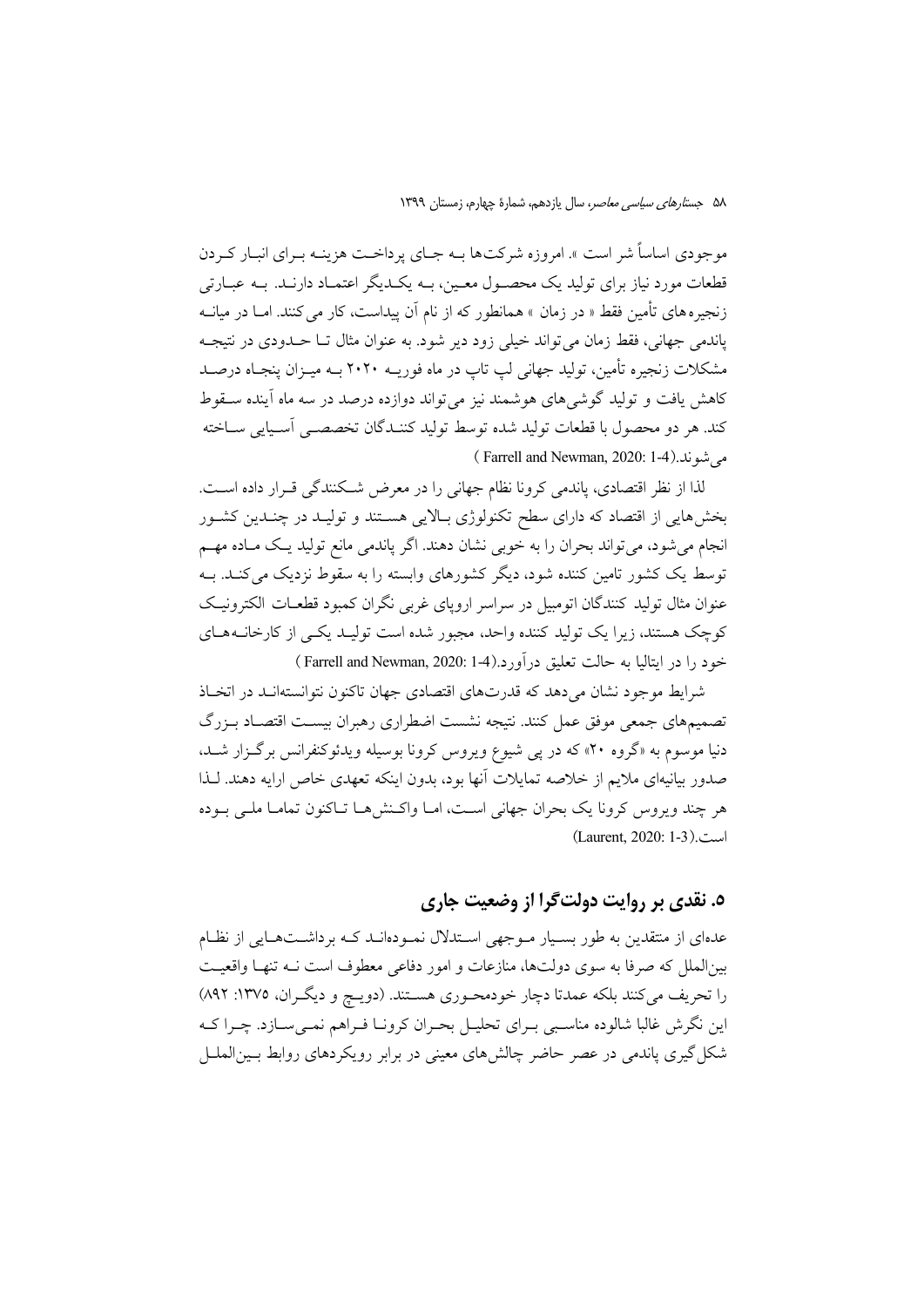ایجاد کرده است و نمی توان همانند مطالعات امنیتی و مسایل مربوط بـه بازدارنـدگی بـدون بررسی دقیق شواهد اَن را مورد مطالعه قرار داد. همچنان که، ویژگی های بارز پانسدمی کرونیا اندیشههای مرسوم و دیرینه مربوط به ماهیت و حدود حاکمیت دولتها را با چالش جـدی مواجه ساخته است. چرا که بر اساس اطلاعاتی که تاکنون به دست ما رسیده اسـت، یانــدمی مذکور به احتمال زیاد از اقــدامات آگاهانــه دولــت ملــی ناشــی نشــده اســت، در حــالی کــه عوارض أن فرايندهاي سياسي و اقتصادي بين|لمللي را تحت تاثير قرار داده است. البتــه بايــد گفت که دولتهای ملی در جهت واکنش به یاندمی نسبت بـه سـایر بـازیگران در موقعیـت نسبتا برتری قرار دارند. لذا در حالی که پیدایش پانسدمی کرونیا، قسدرت و حاکمیت دولت ملی را با پرسشهایی روبرو کرده است، پاسخگویی به این مسایل اغلب جنبههایی از اقتــدار و دخالت دولت در جامعه را گسترش داده و گـرایشهـای ناسیونالیسـتی را تقویـت کـرده است.

#### ٦. امیدهایی برای بازگشت همگرایی جهانی

در حالي كه نظريه يردازان معطوف به رويكردهاي رئاليستي و ناسبوناليستي ظهـور يانــدمي کرونا را آغازی پر پایان همگرایی جهانی می دانند، سایر اندیشمندان بـه گونـهای دیگـر آن را تحلیل میکنند. در گذشته، این نظریه پردازان با الهام گرفتن از کـارکردگرایی بـه طـور نسـبتا مفصلی به مطالعه تجربه اروپای غربی پرداخته و برای اشاره به وحـدت سیاسـی واحـدهای ملي مجزا چه به عنوان يک فرايند و چه به عنوان يک مرحله نهايي واژه همگرايي را بــه کــار بر دهاند.(دویچ و دیگران، ۱۳۷۵: ۸۹٤–۸۹۵) به اعتقاد آنها ما در عصری از وابســتگی متقابــل زندگی می کنیم و قدرت کشورها، معیار دیرینه تحلیـل گـران و دولـت مـردان، دچـار ابهـام بیشتری شده است. محاسبه قدرت اکنـون حتـی از اعصـار گذشـته هـم دشـوارتر و گمـراه کنندهتر است. هنری کیسینجر با اَنکه با اندیشه سنتی پیوند عمیقی دارد در سال هـای گذشـته چنین گفته است: نگرش سنتی به روابط بینالملل – توازن میان قدرتهـای عمـده و امنیـت کشورها– دیگر مخاطرات و امکانات ما را توجیه نمبی کنــد... اکنــون بــه عصــر جدیــدی یــا می گذاریم که در آن الگوهای بینالملل قدیم فرو ریخته، شعارهای قدیمی بی معنا شــده و راه حلهای قدیمی از اعتبار افتاده است. جهان از نظـر اقتصـادی، ارتبــاطی و آرزوهــای انســان دچار وابستگی متقابل شده است.(دویچ و دیگران، ۱۳۷۵: ۹۴۹-۹٤۰)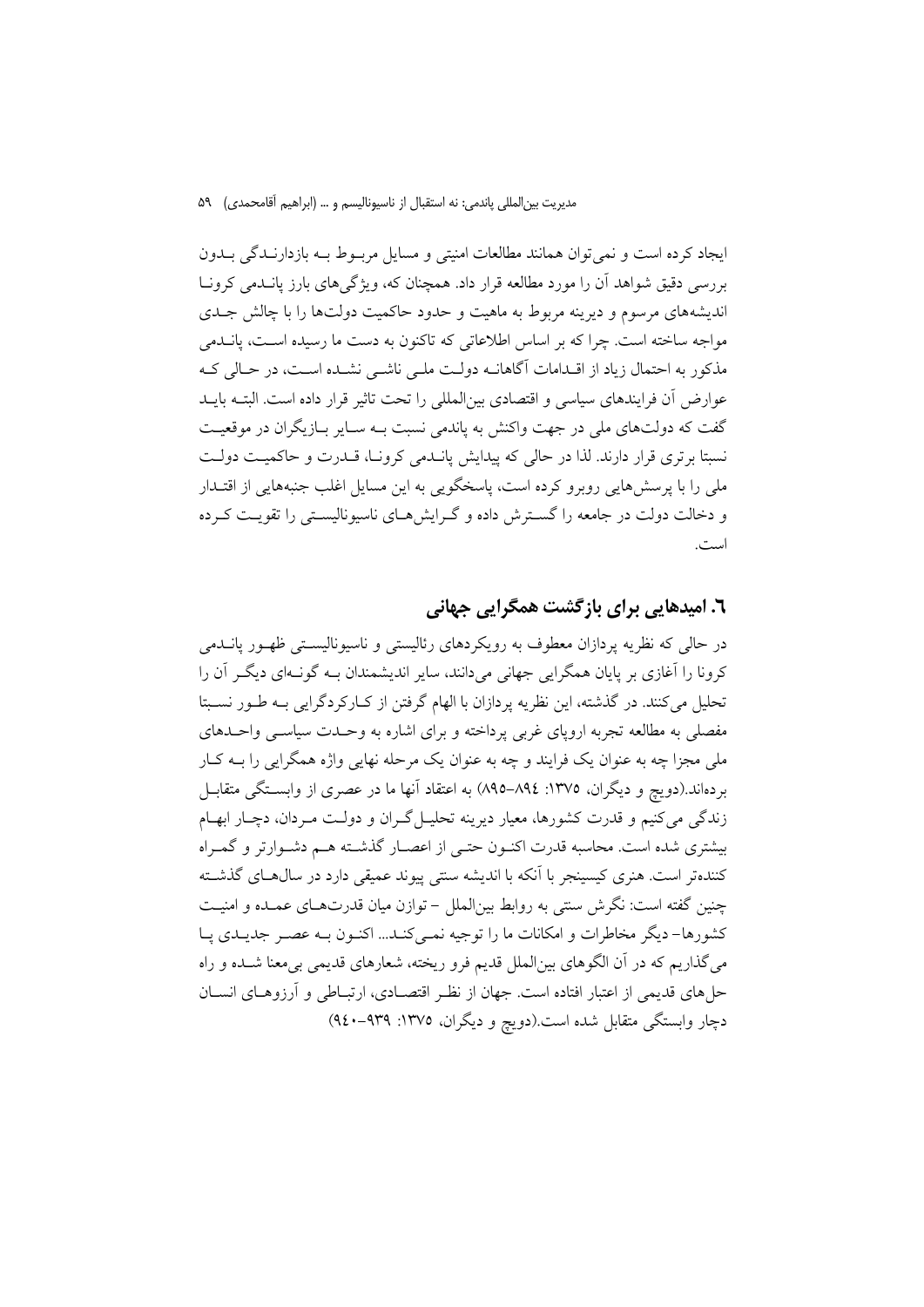همانطور که رابرت کوهن، جوف نای و دیگر نهادگرایـان نئـولیبرال بـه مـا آموختـهانـد، بر خی تهدیدها خواستههای قدرتمندی برای همکاری ایجاد می کنند زیرا دولتها نمی تواننـد به تنهایی آنها را حل کنند. وابستگی های متقابـل، تجـارت و مســافرت، آسـيب يــذيری هــای متقابل را به وجود می آورد و نیاز به همکاری بین دولتها را تشدید می کند. به عبــارتی اگــر یک دولت خود را در مقابل ویروس کرونا محافظت کنـد، امـا دیگـران خـود را در معـرض شیوع بیماری مستحکم نکنند، از خارج از مرزهای خود آسیبپـذیر خواهـد بـود. همچنـین کشورها دیگر نمی توانند نیازهای خود را برای مقابله بـا بحـران کرونــا تنهــا از طریــق تولیــد داخلی بر آورده سازند. زنجیرههای تأمین یکیارچــه جهــانی باعــث شــده اســت کــه آنهــا بــه واردات تجهیزات پزشکی، ماسک، دارو و سـایر مـوارد ضـروری وابسـته باشـند. برخـی از کشورها فاقد ابزارهای مقابله بـا ایــن بیمــاری هســتند و تعــداد کمــی از آنهـا ممکــن اســت اطلاعات لازم را در مورد مسیر بیماری در سراسر جهان جمع آوری کـرده باشـند و یـا در واکسن هایی که برای درمان بیماری لازم است، سرمایه گذاری کنند.(Busby, 2020: 1-10)

یس علی رغم اینکه رئالیستها ظهور یاندمی کرونـا را یاشـنه آشـیل همگرایـی جهـانی میدانند، اما مبارزه با بیماریها به منطق جهانگرایـان اهمیـت برجسـتهای مـیبخشــد. ریتـا زوسموت، وزیر جوانان، امور خانواده، زنان و بهداشت آلمـان غربـی در مـورخ ۲۵ ژوئـن ۱۹۸۸ در سخنرانی خود در واشنگتن اظهار نمود که تنها با همکاری بینالمللی مـی تـوان بـر تهدید بیماری ایدز فایق آمد و روی اندیشه سیاست جهانی صحه گذاشت. او با جمـع بنــدی استدلال جهانگرایان متذکر شد که تعهد به تفکر جهانی نــه بــه مفهــوم ضــرورت همرنگــی بلکه به مفهوم حرمت نهادن به تنوع فرهنگی است.(دویچ و دیگران، ۱۳۷۵: ۹۰۹-۹۱۰)

### ۷. نهادهای بین المللی و جستجوی همکاری

یکی از روش هایی که کشورها از طریق آن در پی تسهیل همکاری و اقـدام جمعـی هسـتند، ايجاد و واگذاري وظـايف بــه ســازمانهــاي بــين|لمللــي اســت. جهــانگرايــان بـر خــلاف رئالیستها، معتقدند که بهتر است مساله صلح و امنیت جهانی به دست سازمان های جهـانی سیرده شود. به طور آرمانی چنین سازمانهایی اتفاق نظـر در مــورد بقــای متقابــل را متجلــی ساخته و از طریق سـازمان ملـل متحـد و سـایر اشـكال دیپلماسـی جهـانی عمـل خواهنـد کرد.(دویچ و دیگران، ۱۳۷۵: ۹۰۹–۹۱۰) بنابراین دولتها با تلفیق و تمرکز منـابع از طریـق یک نهاد واحد می توانند کارهایی را انجام دهند که اکثر دولتها نمی تواننـد بـه تنهـایی از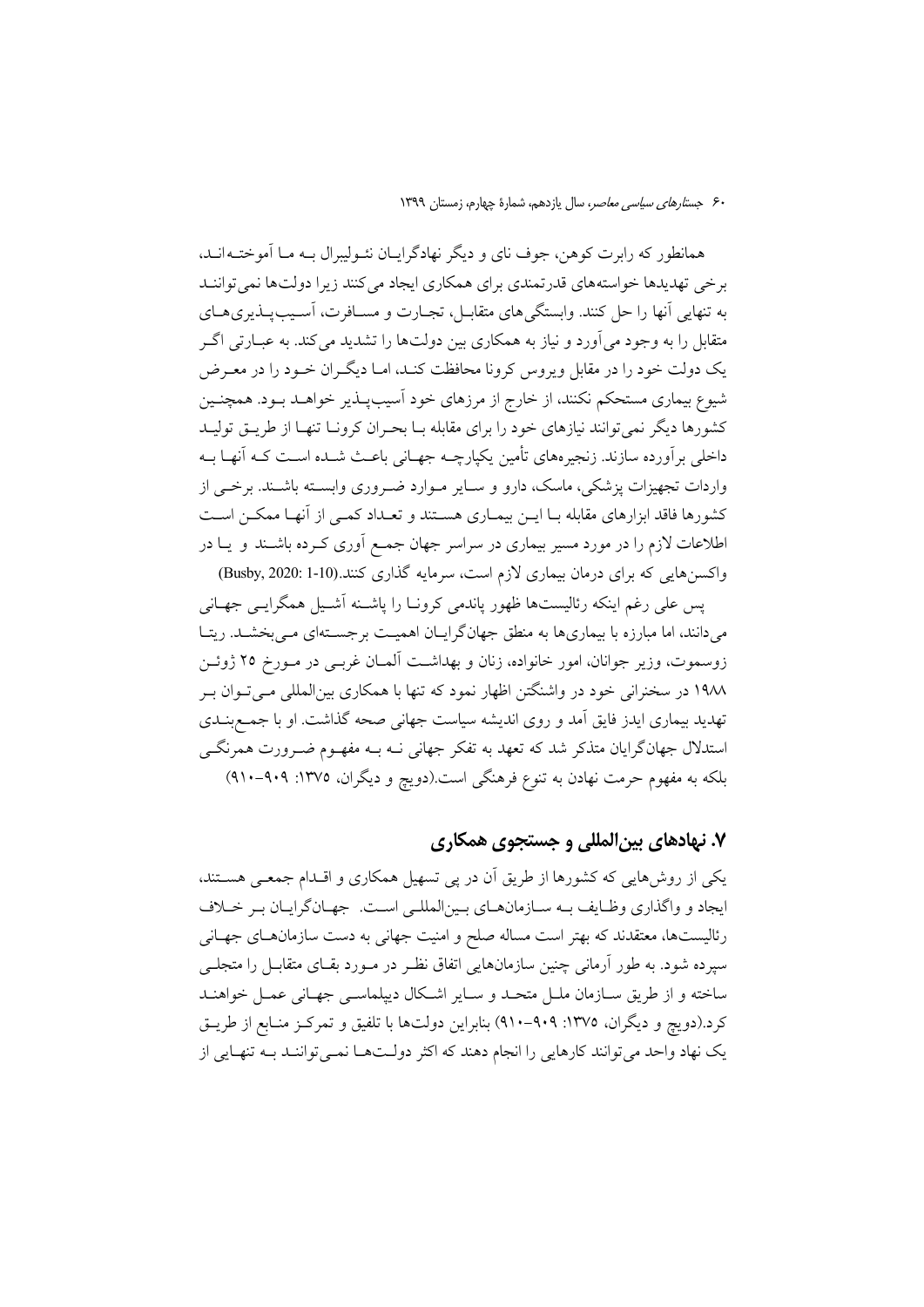مديريت بين|لمللي ياندمي: نه استقبال از ناسيوناليسم و … (ابراهيم آقامحمدي) ۶۱

عهده انجام آن بر آیند. مثلاً بی طرفی نسبی سازمانهای بینالمللی باعث می شود که دولتها در مورد نظارت بر بیماری ها و وضعیت شیوع آن، به سازمان ها اعتماد بیشتری داشته باشــند. پاسکال بونیفس، در تحلیل عملکرد سـازمان بهداشـت جهـانی، معتقـد اسـت کـه کـارایی چندجانبه گرايي، در ملموس ترين شكل آن با بررسي فوايد ســازمان بهداشــت جهــاني نشــان داده می شود. مدیریت اییدمی ها در مقیاسی جهانی نه فقط نشان می دهد که این سازمان مفیـد است، بلکه نقش ضروری و جایگاه اجتنابنایذیر آن را نیـز برجسـته مـی کنـد. بـدون ایـن سازمان، سارس و ابولا جان افراد بیشتری را می گرفتند.(2-1 :Boniface, 2020

نهادگرایان نولیبرال انتظار دارند که تعداد نهادهــا افــزایش پیــدا کنــد و بــه تبــع آن رفتــار همکاری جویانه نیز گسترش یابد. آنها پیش بینی می کنند که ایــن نهادهــا نقــش عمــدهای در کنترل فرایند جهانی شدن خواهند داشت و دولتها به نقطهای خواهند رسید که در می پابنـد اقدام یکجانبه یا محدودسازی رفتار همکاری جویانه به حل یـا کنتـرل مسـایل مهـم جهـانی منتهی نخواهد شد. در حالی که از دیـدگاه نئورئالیسـتهـا، دولـتهـا بـرای تثبیـت نهادهـا می کوشند، البته اگر آنها در راستای منافع مطلـقشـان باشـد و اگـر فعالیـتهـای همکـاری جویانهای که به واسطه این نهادها مورد حمایت قرار میگیرد تنها به سود برخی از دولتها نباشد به حمایت از آنها می یردازند.( بیلیس و اسمیت، ۱۳۸۳: ٤٣٥-٤٣٤)

از نظر رئالیستها، یکی از نقاط ضعف سازمانها و معاهدات بین|لمللی، قدرت اجرایـی محدود آنها، به ویژه در مقابـل کشـورهای قدرتمنـد اسـت. در ایـن راسـتا قـدرت سـازمان بهداشت جهانی کاملاً محدود است، این مساله عملکرد این ســازمان و مــدیر اجرایــی آن در مراحل اولیه شیوع کرونا در چین را میتواند توضیح دهـد. هـم چنـان کـه در حـین شـیوع سندرم تنفسی حاد (سارس) در سال ۲۰۰۳، چین به عدم شفافیت در گزارش به موقع مـوارد به سازمان بهداشت جهانی متهم شد. البته این سـازمان از ظرفیـتهـای عملـی خـود بـرای هشدار به جامعه جهانی جهت سفر به کشورهای تحت تـأثیر ســارس اســتفاده کــرد. در پــی شیوع سارس، جامعه جهانی مقررات بینالمللی بهداشت را در سـال ۲۰۰۵ اصـلاح کـرد تـا دولتها را در مورد اینکه وظایف آنها برای گزارش دهی در مورد شیوع بیماری ها چیست، راهنمایی کند. لذا سازمان بهداشت جهـانی، علـیرغـم برخـورداری از مزایـای تخصصـی، همیشه در معرض اعمال قدرت دولتهایی است که میزان قدرت، سـطح منـابع، مـدیران و جهت گیری آن را تعیین می کنند. این امر به ویژه در مورد بحران ابولا در غرب آفریقا کــه در سال ۲۰۱٤ آغاز شد صادق بود. چرا که پس از بحران مـالی سـال ۲۰۰۸، کشـورهای عضـو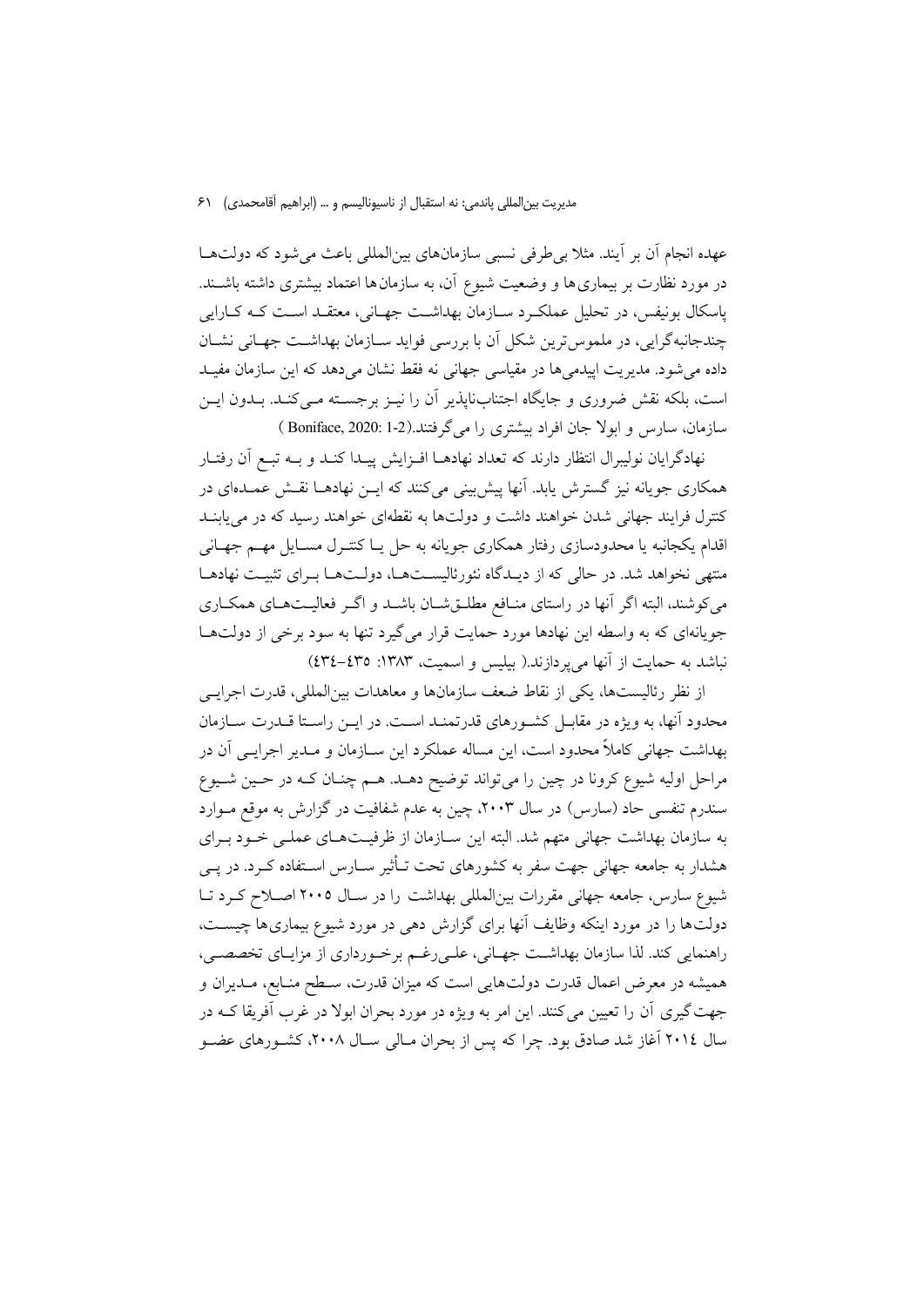تصميم گرفتند بودجـه ســازمان بهداشــت جهــاني، بــه ويـــژه بخــش٨هــايي كــه مربوطــه بــه بیماریهای همهگیر بود، را کاهش دهند.(1-11) Busby, 2020:

از سوی دیگر یہ کسے پوشیدہ نیست کیه سیازمان بھداشت جھانی با مشکلات بوروکراتیک دست و پنجه نرم می کند. این سازمان از زمان تأسـیس، بــا شــکل گیــری دفــاتر منطقهاي، غيرمتمركز شده است. حتى تا قبــل از بحـران ابــولا، توجــه بــه ســازمان بهداشــت جهانی به دلیل عدم تحرک بوروکراتیک آن و ظهور سازمانهـای جدیـد در قالـب مجموعـه رژیمهای پراکندهتر بهداشت جهانی، کاهش یافته بود. همانطور که چلسی کلینتـون و دیــوی سريدار استدلال مي كنند، جامعه بين|لمللي در سازمانهاي ديگري ماننـد صـندوق جهــاني و اتحادیه واکسن سرمایهگذاری کرده است، زیرا آنهـا پاسـخگوتر و تخصصـی تـر بـوده و بـر بیماری های خاص متمرکز هستند. (Busby, 2020: 1-10)

در قضیه یاندمی کرونا، سازمان بهداشت جهانی و به ویژه دکتر تدروس به دلیل تحسـین بیش از حد دولت چین مورد انتقاد قرار گرفته است، زیرا چـین بــه طــور قابــل ملاحظــهای میزان تهدید را پنهان کرده بود. یادآوری این نکته ضروری است که سازمان بهداشت جهـانی فاقد توانایی اجبار دولت ها برای ارائه اطلاعات در مورد شیوع بیماری هاست. به مدت چنـد هفته در ماه ژانویه، چین در برابر تماس های سازمان بهداشت جهـانی مقاومـت کـرد تـا بـه متخصصان این کشور اجازه دهد تا ببینند چه اتفاقی افتاده است. مأموریت بروس آپلــوارد در اوایل فوریه، بسیار مهم بود. زیرا گزارش اواخر فوریه که در پی آن منتشر شد، مشترک بـین سازمان بهداشت جهانی و چین بود و اطلاعات اساسی در مورد کرونـا ارایــه کــرد. بنــابراین جاي تعجب ندارد كه دكتر تدروس، پس از سفر اواخر ژانويه بــه پكــن، چــين را بــه خــاطر تعیین یک استاندارد جدید برای پاسخ بـه شـیوع بیمـاری سـتایش کـرد. هـدف وی از ایــن ملاقات این بود که اجازه چین برای مأموریـت ســازمان بهداشــت جهــانی در مــاه فوریــه را بگيرد.

#### ۸. همکاری بین|لمللی در سایه محاسبه دولتها

از نظر برخی تحلیـل گـران شـواهد حـاکی از آن اسـت کـه احتمـالا مـدلهـای متفـاوت و محدودتری از یکپارچگی در جهان ظهور خواهد کرد، متفاوت از آنچه در سه دهه اخب ب روابط بين|لملل حاكم بوده است. هر چند هنوز نمي توان دركي كافي و دقيق از نقشه جديـد جهان داشت، اما حدود و ثغور آن تاکنون نمایان شده است. برای آرمان گرایان یاندمی کرونــا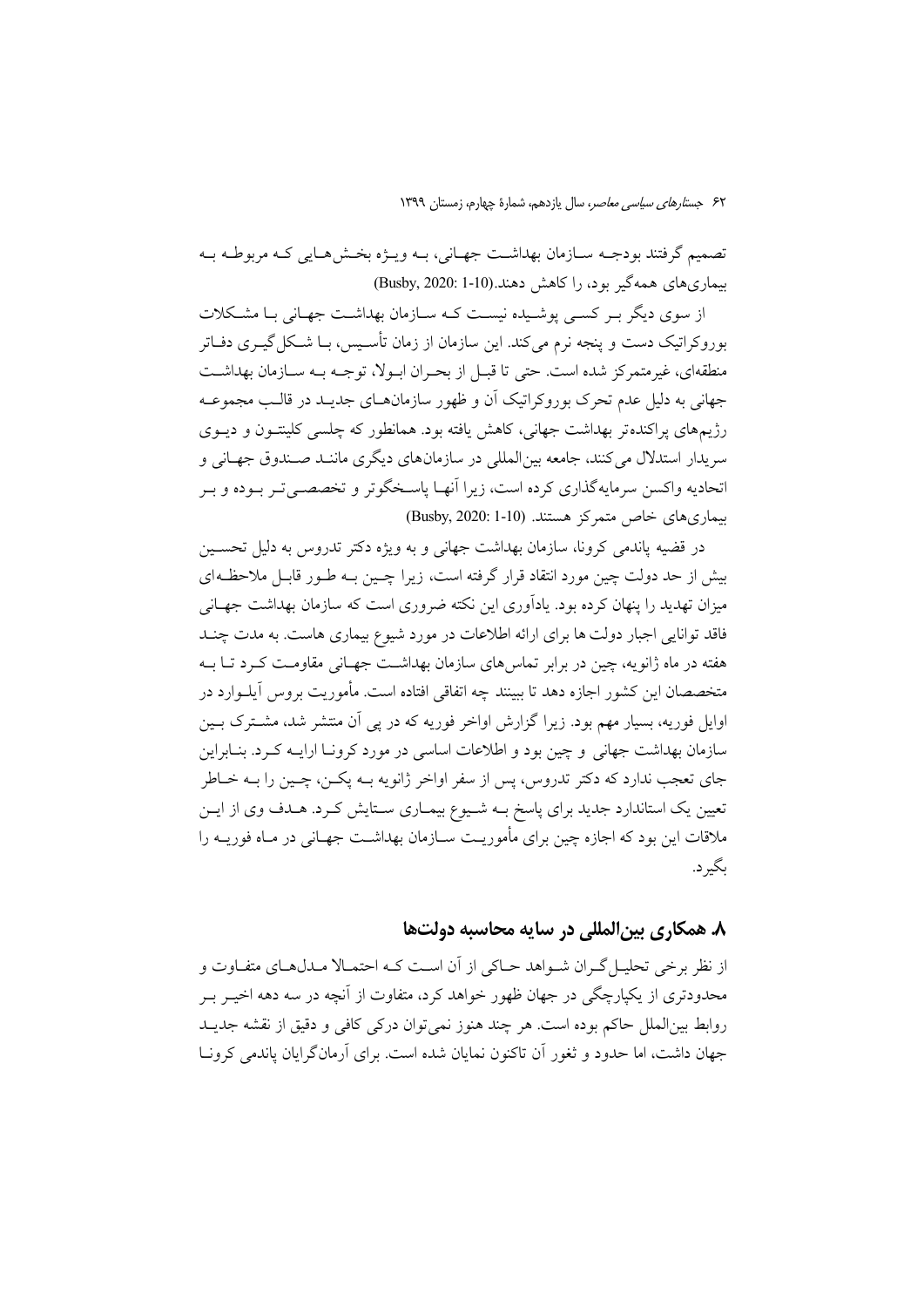مديريت بين|لمللي ياندمي: نه استقبال از ناسيوناليسم و … (ابراهيم آقامحمدي)  $\mathcal{F}^{\mathbf{w}}$ 

می تواند نوعی تهدید مشترک باشد که در نهایت دوره جدیـدی از همکــاری بـینالمللــی را شکل مي دهد. جوزپ بورل، رئيس امور خارجه اتحاديه اروپا، با خوش بيني مي گويد:

بعـد از اولـين مرحلـه واگرايـي تصـميمات ملـي، اكنـون وارد مرحلـهاي از همگرايـي میشویم. جهان در ابتدا با روشی ناهماهنگ با بحران روبـرو شـد، بسـیاری از کشـورها علائم هشداردهنده را نادیده میگرفتند و به تنهایی اقـدام مـیکردنـد. اکنـون مشـخص است كه تنها راه خروج از آن، باهم بودن است. (Laurent, 2020: 1-3)

کن اوی در اثر کلاسیک خود « توضیح همکـاری در شــرایط آنارشــی » اســتعارهای در قالب نظریه بازیها در روابط بینالملل به کار می برد و به خوانندگان پـادآوری مــیکنــد «بــه اسب فکر کنند بیش از آنکه به گورخر فکر کنند.» به عبارتی اگـر بــازیگران بــاهم همکــاری کنند، به احتمال زیاد وضعیت بازی هارمونی است، که در این حالت بـازیگران بــدون توجــه به آنچه دیگران انجام می دهند، انگیزههای زیادی برای همکاری دارند. اما اگر بازیگران بـاهم همکاری نکنند، انگیزههای عدم همکاری تقویت می شود و وضعیت به احتمـال زیـاد شـبیه بن بست میگردد.(Busby, 2020: 1-10) طبق نظریه مزیت نسبی همه کشورها در دنیایی ک آزادی کالاها و خدمات بین مرزها وجود داشته باشد ثروتمندتر خواهند شـد. امـا کشـور یـا گروهی از کشورها مانند اتحادیه اروپا می توانند ثروت خود را از طریق تعقیب سیاستهـای حمایتی افزایش دهند به این شرط که دیگر کشورها به همان شیوه عمل نکنند. البته واکـنش منطقی برای سایر کشورها این است کـه بـه سیاسـتهـای حمـایتی رو بیاورنـد، تجـارت بینالملل از هم فروبپاشد و رکود جهانی، ثروت هر کدام از کشورها را کاهش دهد.( بیلـیس و اسمت، ۱۳۸۳: ۳۵۱)

بهداشت عمومی جهانی نسبت به موضوعاتی مانند مسایل امنیتی، از زمینههای همکاری مطلوبتری برخوردار است. چرا کـه همکـاري دولـتهـا بـا يکـديگر بـراي جلـوگيري از بیماری های عفونی و به حداقل رساندن اختلالات اقتصادی دستاوردهای مشترک زیـادی بـه همراه دارد. بر اساس نظریه بازیها، کنترل یک پاندمی اگر یک بازی هماهنگ نباشد حــداقل یک بازی شکار گوزن است، که بازیگران اگر اطمینان داشته باشـند کـه دیگـران نیـز چنـین کاری می کنند، همکاری خواهند کرد. به همین دلیل عدم همکاری در این مورد تـا حــدودی گیج کننده است زیرا ضروری است که کشورها با یک دیگر همکـاری کننـد. در ایــن رابطـه والتز معتقد است که استعاره شکار گوزن نه تنها توجیهی برای تاسیس دولت ارائـه مـیکنـد بلکه مبنایی را برای فهم مساله موازنه منافع افراد در مقابل منافع عمومی و نتایج منـافع کوتـاه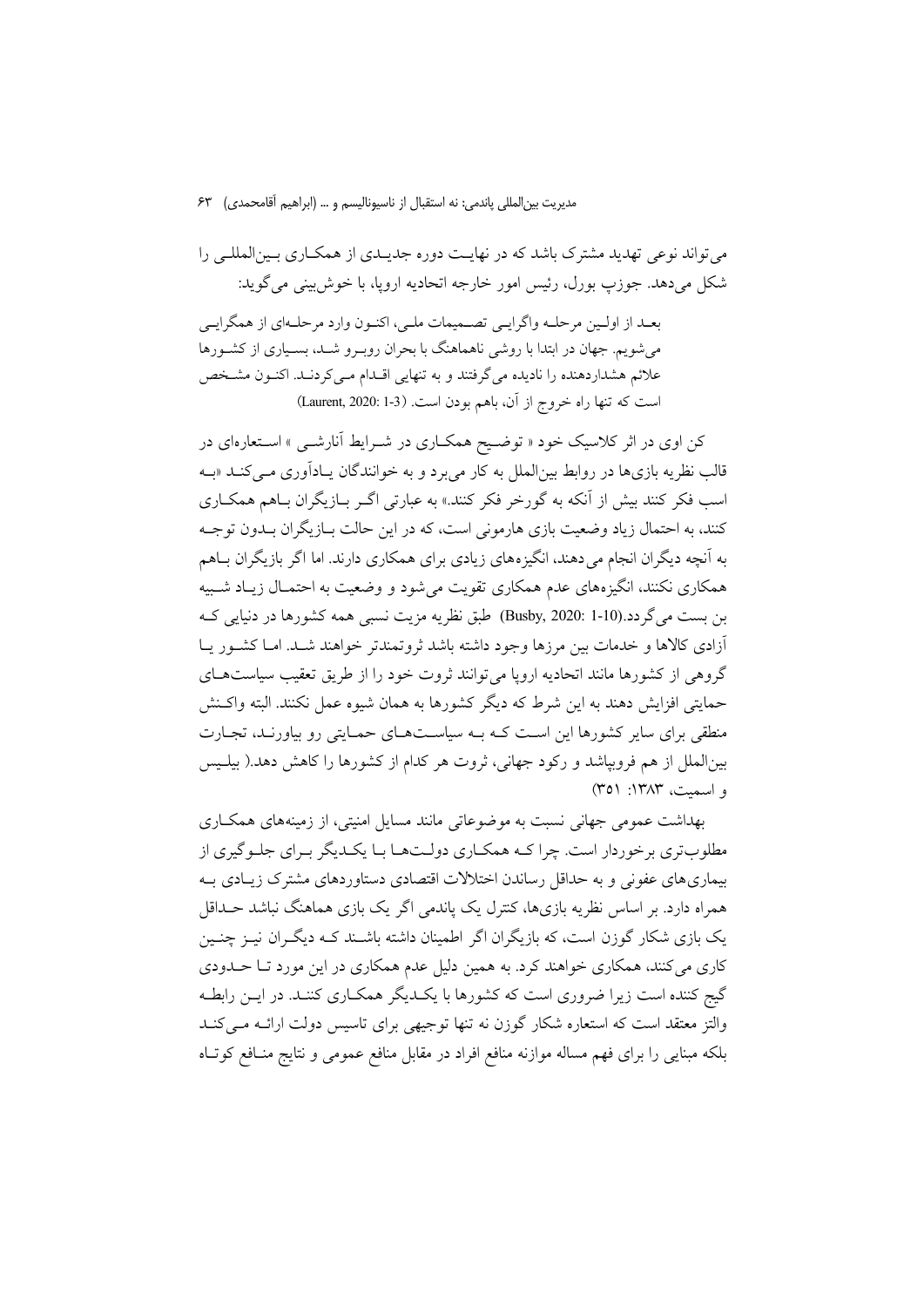مدت و منافع بلند مدت ایجاد میکند.( بیلـیس و اســمیت، ۱۳۸۳: ۳۵۱) لـذا ممکــن اســت منطق منافع شخصی دولتها در مقابل منافع عمومی مانند بهداشت عمــومی و تجــارت آزاد تعديل شود.

از این منظر ایالات متحده آمریکا و اتحاد جماهیر شوروی برای ریشه کن کردن آبلــه در بحبوحه جنگ سرد باهم همکاری کردند. همچنین ایالات متحده و چـین در دوره اوبامـا در خصوص طيف وسيعي از موضوعات از بحران مالي گرفته تا تغييرات آب و هوايي تا شـيوع ابولا به همکاری رسیدند. اگر چــه، همـانطور کـه اسـکات بـارت خاطرنشـان کـرده اسـت، تلاش هایی مانند ریشهکن کردن آبله به دلیل این کـه بـه هزینــه کمــی احتیــاج داشــت، پایــه گذاری شد. چرا که دولتها همیشه می خواهند هزینهها و بار همکاری را برای خود کـاهش دهند حتى اگر اين همكاري به نفع آنهــا باشــد.(10-1 :Busby, 2020) اســتفن كراســنر معتقــد است که مجادلات بر سر توزیع بینالمللی هزینهها به عنوان مانعی بـر سـر راه همکـاریهـا عمل میکنند. وی با تمرکز بر مفهوم رژیمهای بینالمللی، سعی میکنـد کـه شـرایط تسـهیل همکاریهای بینالمللی را توضیح دهید. او رژیمهـا را مجموعـه قواعـد، اصـول، هنجارهـا، قوانین و فرایندهای تصمیمگیری ضـمنی و صـریحی مـیدانــد کــه بــر مبنــای آن توافقــات بازیگران در حوزه معینی از روابط بینالملل به یکدیگر نزدیک می شود و همگرایسی پیدا می کند.(وایت، ۱۳۸۳: ۷۸۲)

#### ۹. منافع و تداوم چالش های همکاری بین المللی

نکته قابل توجه این است که دولتها بیش از آن که به کسب منافع خـود در همکـاریهـای بین|لمللی توجه کنند به فکر دستاوردهای رقبای خود هستند. رئالیستهـایی ماننـد جـوزف گريکو در بحث خود درباره چگونگي ارزيابي برخي دولتها از دسـتاوردهاي نسـبي ناشــي از همکاری، این نگرانیها را به شیوهای دیگر مطرح کردهاند. گریکو مدعی است کـه همـه دولتها هم به منافع مطلق و هم به منافع نسبي علاقهمند هستند. چگونگي توزيع اين منــافع موضوع مهمی است، زیرا دولتها نگران آن هستند که سایر دولتها در هر اقـدام همکـاری جویانه تا چه اندازه قدرت و منافع به دست میآورنـد. بنـابراین بـر سـر راه همکـاریهـای بینالمللی دو مانع وجود دارد: یکی ترس از کسانی که ممکن است از قوانین پیـروی نکننــد و دیگری منافع نسبی دیگران.( بیلیس و اسمیت، ۱۳۸۳: ۲٤٤–۲٤٥) در بحـران پانــدمی اگــر چه هزینههای عدم اقدام بسیار زیاد است، اما در شرایطی کـه موضـوع مربـوط بـه کالاهـای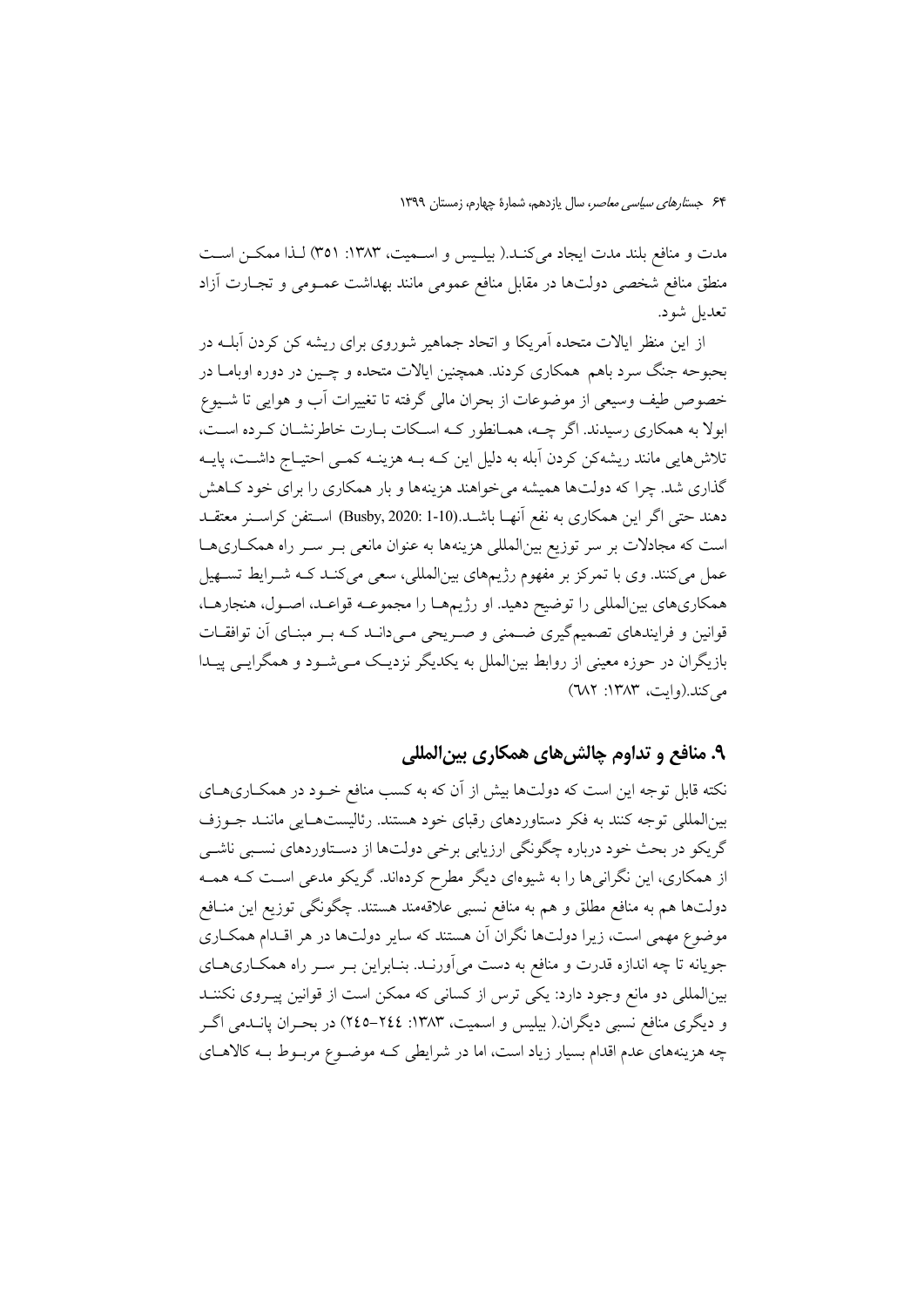مديريت بين|لمللي ياندمي: نه استقبال از ناسيوناليسم و … (ابراهيم آقامحمدي) ۶۵

عمومی بوده و پای سود نسبی در میان است، مشکلات کنش جمعی وجود دارد. زیرا دشـور است که کشورها را وادار به مشارکت در کالاهای عمومی کرد، در حالی که آنها مـی تواننـد این کالاها را رایگان به دست آورند. (10-1 :Busby, 2020)

از سوی دیگر از آنجا که تلاش برای مدیریت مسایل جهانی برنــدگان و بازنــدگانی دارد موضوع تعارض منافع نیز جدی است. در یک سطح مـیتوان اسـتدلال کـرد کـه مـدیریت مسایل سیاست جهان به نفع همگان است. در عـین حـال مـیتوان ادعـا کـرد کـه در ایـن مدیریت بحث برندگان مطرح است. یعنی بازتاب موقعیت کسانی کـه از وضـع موجـود یـا مکانیسمهای مدیریت خرسـندند و از آن بهـرهمنـد هسـتند. در حـالی کـه بـرای بازنــدگان مدیریت مسایل جهان ممکن است بعد دیگری از وابستگی و استمرار وضعیت بازنده بــودن آنان باشد.(وايت، اسميت، ليتل، ١٣٨١: ٣٣-٣٣)

### ۱۰. رقابت و خلاء رهبری در مدیریت بحران

برخی از محققین روابط بین|لملل معتقدند که یکسی از راههـای تحقـق همکـاری در مســایل بین المللی این است که یک قدرت واحد و غالب مایل به تحویـل کالاهـای عمـومی باشـد. ايده ثبات هژمونيک که از آثار اولسون بيرون اَمد، توسط تعدادي از محققان از جملــه چــارلز کیندلبرگر و رابرت گیلپین بیشتر مورد بررسی قرار گرفته است. طبق این رویکرد تا آنجا ک یک قدرت غالب، مایل و قادر به هدایت کالاهای عمومی است، سایر کشورها ممکن است تمایل به همکاری با یکدیگر داشته باشـند.(10-1 :Busby, 2020) امـا بـا چنـد قطبـی شــدن اقتصاد جهانی، قدرت غالب ممکن است تمایل و توان کمتری برای تامین کالاهـای عمـومی داشته باشد. در همین حال کشور رقیب هم ممکن است تمایلی به انجام چنین کاری نداشـته باشد. ایالات متحده به وضوح نشان داده که هیچ اشتهایی بـرای رهبـری مبـارزه بـا پانــدمی کرونا ندارد. همانطور که نیویـورک تـایمز در یادداشـتی خاطرنشـان کـرد: « امـا ایــن شــاید نخستین بحران جهانی در بیش از یک قرن گذشته باشـد کـه هـیچ کـس بـه دنبـال رهبـری ایالات متحده نیست.»(نیویورک تایمز، ۲۰۲۰) دور از ذهن نیست کـه ایــن مسـاله تـابعی از ضعف ساختاری و ماهیت دولت حاکم در ایالات متحده است. ترامپ از همـان آغــاز دوران ریاست جمهوری خود به دنبال احیای ناسیونالیسم آمریکایی و کـاهش هزینـههـای جهـانی بود. خروج از برخی معاهدات بینالمللی مانند کنوانسیون پاریس و بیان صریح این نکته ک ايالات متحده هزينههاي ديگران را نخواهد يرداخت، نشان دهنـده چنـين رويكـردي اسـت.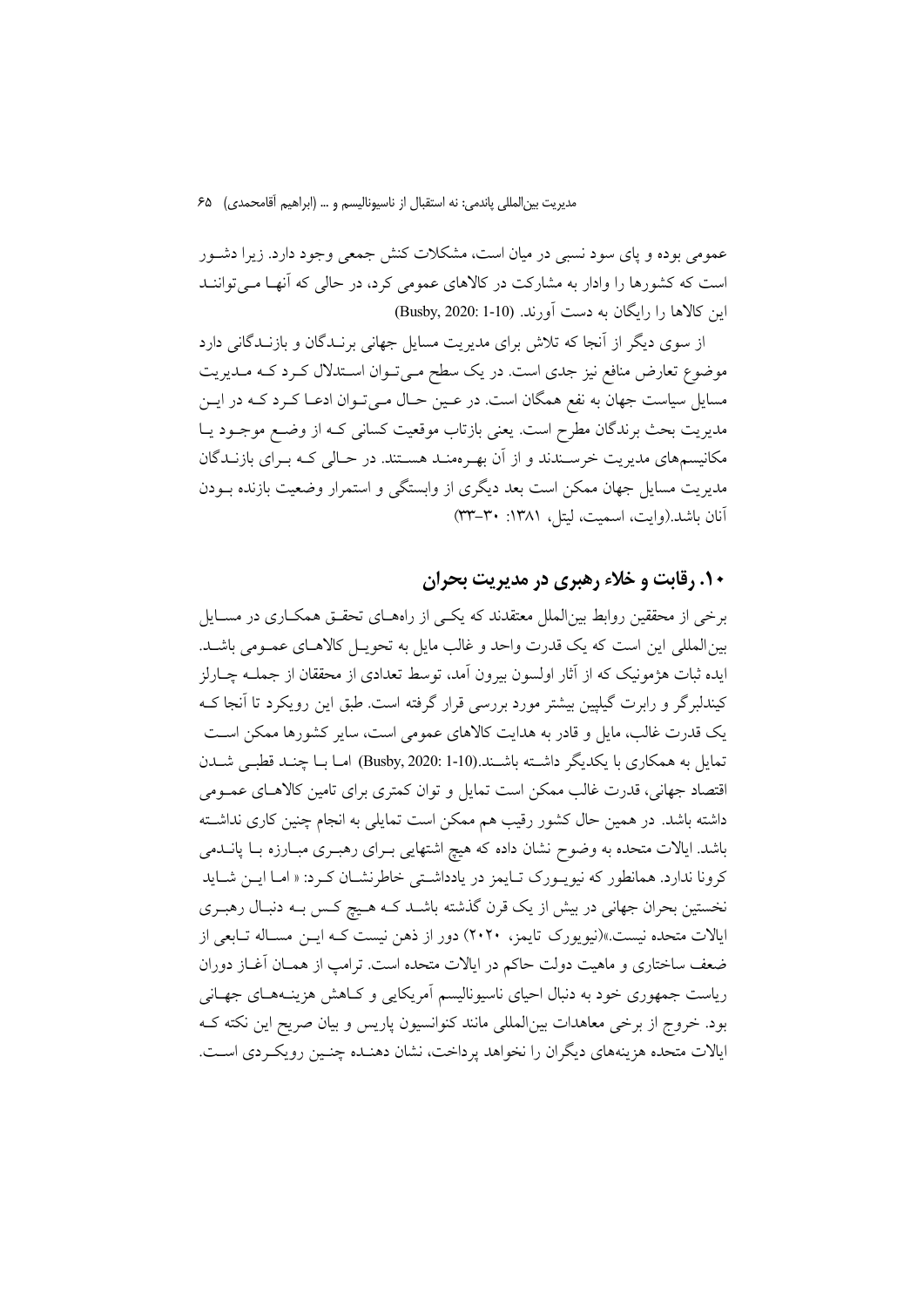البته این کشور هنوز ثروتمندترین قدرت جهان است و هنوز هـم بیشـترین سـود را از نظـم فعلی اقتصاد جهانی کسب می کند. اما در شرایط موجود، این ویژگی برای رهب ی مـدیریت بحران پاندمی کافی نیست. در این رابطه برخی از اندیشمندان معتقدند که بایــد یــک دولــت در حوزه قدرت نظامى و اقتصادى مسلط باشد تا شرايط قدرت غالـب را احـراز نمايــد. امــا عدهای دیگر معتقدند که قدرت غالب چیزی بـیش از توزیـع غیرمتقــارن منــابع اقتصــادی و نظامی است. قدرت غالب باید از طریق توانایی کنترل موثر نتایج جهانی درک شـود. قــدرت غالب بودن تنها شامل قدرت مادى نيست بلكه اهداف اجتماعى را نيز مـىطلبـد. بــه اعتقـاد چالز کیندر برگر قدرت غالب باید وظایفی را برای تضمین یک نتیجه حیاتی بر عهده بگیـرد و آن عملکرد قدرتمند یک نظم اقتصادی آزاد است.(ایکنبری، ۱۳۸۲: ۲۷۵) کسینجر در ایــن خصوص تصریح میکند که آمریکا باید به سرعت درمانی برای مقابله بـا کرونـا پیـدا کنـد و برای بازسازی اقتصاد جهانی تلاش کند و از نظم جهانی لیبرال محافظت کند. حتـی ایـالات متحده آمریکا هم نمیتواند با یک تلاش صرفا ملی، بر این ویروس غلبه کند، آمریکـا بــرای شکست کرونا نیاز به همکاری با دیگر نقاط جهان دارد، زیرا « نیازهای فعلی باید بــا تــدوین چشمانـداز و برنامـه همكـارىهـاى بـينالمللـى و جمعـى بـراى مقابلـه بـا بحـران همـراه (Kissinger, 2020: 1-4)(اشد.)

از سوی دیگر اندیشمندان میان قدرت غالب خوش خیم و بـدخیم تمـایز قایـل هسـتند. آنها رهبران را از سلطه طلبان، خیرخواهان را از صیادان جـدا مـیکننـد. اگـر چـه رفتارهـای مختلف قدرت غالب از یکدیگر قابل تفکیک هسـتند امـا نکتـه اصـلی ایـن اسـت کـه اگـر عملكرد قدرت غالب، قلدرانه يا صيادانه و يا تنها به نفع دولـت مسـلط باشـد دوام نخواهـد داشت. به اعتقاد مایکل ماستاندونو پایدارترین نوع قدرت غالب آن است کـه بــرای رهبــری دولت مسلط و اهداف اجتماعي أن رضايت عمـومي وجـود داشـته باشـد. بنـابراين قــدرت غالب به توانایی مادی، اهداف اجتماعی و توانایی کنترل نتایج بینالمللی حائز اهمیـت بــرای دولت مسلط و تـا انـدازهاي رضـايت و پـذيرش سيسـتم توسـط ديگـر دولـتهـا نيـاز دارد.(ایکنبری، ۱۳۸۲: ۲۷٦) در عین حال فوکویاما، در خصوص مـدیریت بحـران کرونـا، معتقد است که خط اصـلی تقسـیمکننـده در پاسـخ مـؤثر بــه بحـران کرونـا، اسـتبداد را در یکطرف و دموکراسی را در طرف دیگر قرار نمیدهد. عامل مهم تعیینکننده عملکرد، نـوع رژیم نخواهد بود بلکه ظرفیت دولت و مهمتر از همه اعتماد به دولت است. وی بـر همـین اساس از آلمان و کره جنوبی تمجید میکند.(فوکویاما، ۲۰۲۰)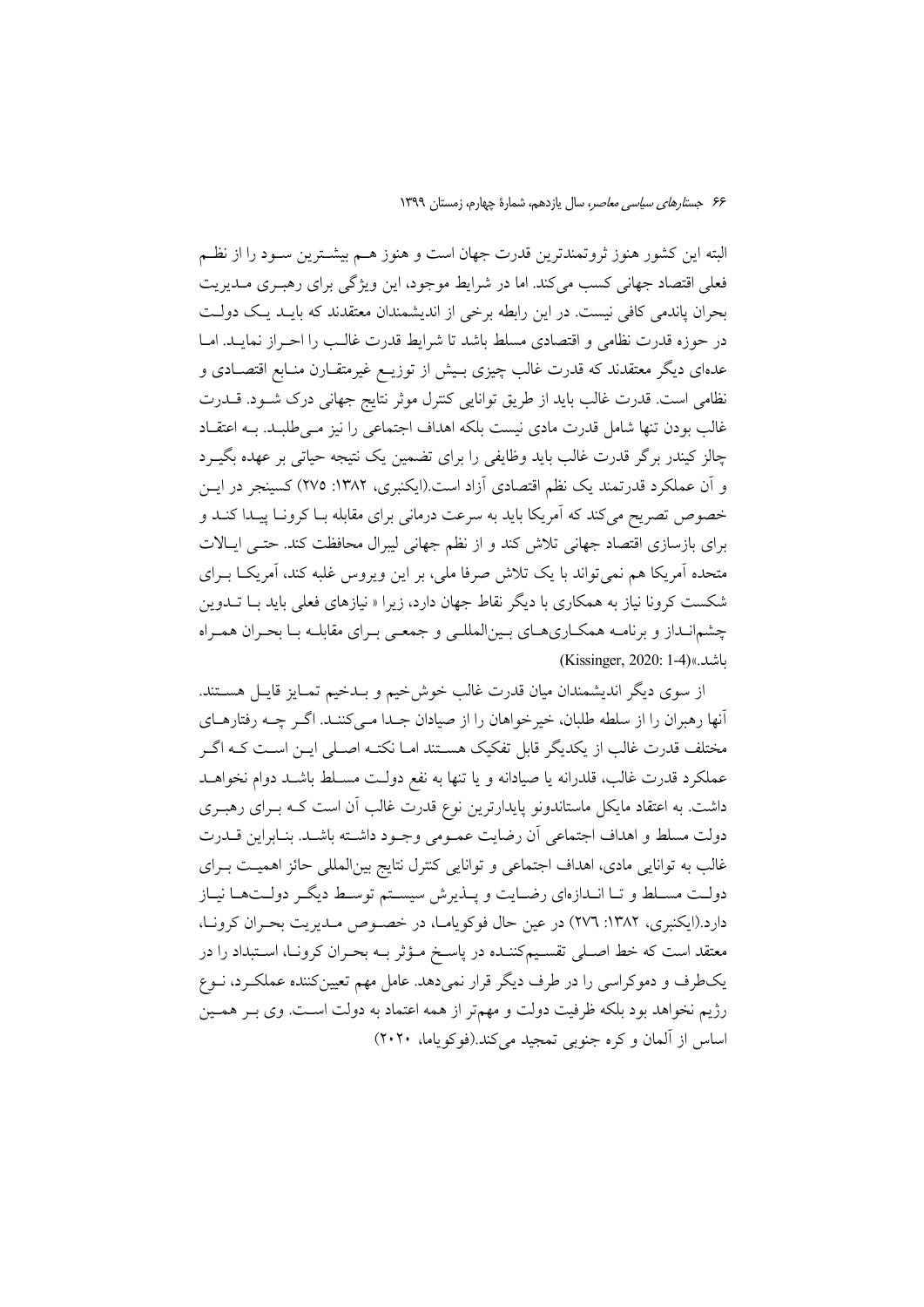مديريت بين|لمللي ياندمي: نه استقبال از ناسيوناليسم و … (ابراهيم آقامحمدي) ۶۷

کورت کمبل و راش دوشی از عدم تمایل ایالات متحده در مدیریت بحران کرونا خـرده می گیرند و معتقدند که اگـر چــه پیامــدهای ژئــویلیتیکی کرونــا بایــد در مقابــل موضــوعات بهداشتی و ایمنی، اولویت ثانوی در نظر گرفته شود، اما ایــن پیامــدها ممکــن اســت در دراز مدت به همان اندازه دارای اهمیت باشند. نظم جهانی تمایل دارد به تدریج و حتی به یکبـاره تغییر کنند. در سال ۱۹۵۲، یک مداخله دشوار در سوئز باعث فروپاشی قدرت انگلستان شـد و سلطنت این کشور را به عنوان یک قدرت جهانی پایان داد. امـروزه سیاسـتگذاران ایـالات متحده بايد بدانند كه اگر اين كشور به موقع اقدام نكننـد، يانـدمى كرونـا مـى توانـد « لحظـه سوئز » باشد.(1-7).Juni and Campbell, 2020: 1-7)

در حالی که پوشش رسانههای جهان درباره کرونا، نشان از پیگیری چسپن بـرای رهبـری جهان است. يكن سعى كرده است بـا ايفـاى نقــش اصــلى در كمـك بـه ايتاليـا و اسـيانيا و همچنین سرمایهگذاری برای نشان دادن عدم کفایت سیاستهای ایـالات متحـده، موفقیـت خود در شکست کرونا را نشان دهد. این کشور سعی میکند که روایت شیوع کرونا را از نــو بازنویسی کند. زیرا این شیوع به عنوان یک فاجعه تبلیغاتی بـرای دولـت چـین تعبیـر شـده است. چین نگران بود کـه ویـروس کرونـا را « چرنوبیـل » چـین بنامنـد و رهبـری حـزب کمونیست را تضعیف کنند. دیپلماتهای چینی برای اثبات برتری کشورشان بـه شـبکههـای اجتماعی رفتهاند تا اتهام تقصیر را در افکار عمومی بزدایند و چهرهای نجاتبخش از چـین ارائه دهند. (7-1 :Doshi and Campbell, 2020) اگر چه ايـن كشـور بـا وجـود بهـر ممنـدي از اقتصاد برتر، از نظر سطح دانش و ارزش۵های مــدرن بشــری بــهویــژه آزادی، دموکراســی و حقوق پشر در جایگاهی نسبت که بتواند موقعیت خود را در رهبری جهان تثبیت کند. مگ این که در جهان پساکرونا جایگاه امنیت و آزادی، چنان جایجا شود که مزیـت نسـبی چنـین  $(Walt, 2020: 1-2)$ ارزش هایی از بین برو د

### ۱۱. نتیجه گیری

هنگامی که یاندمی کرونا به پایـان برسـد، موسسـات بسـیاری از کشـورهای جهـان ناکـام و شکستخورده تلقی خواهند شد. خواه این قضاوت منصفانه و یا غیرمنصفانه باشد، حقیقت این است که جهان بعد از کرونا دیگر بـه همـان شـکل قبـل نخواهــد بـود. رهبـران جهـان درس های مهمی از بحرانهای گذشته آموختهاند. اما شرایط فعلی به واسـطه گســتره جهــانی کرونا پیچیدهتر است. چگونگی مدیریت بحران کرونا سایه خود را بر آینده سیاست جهـانی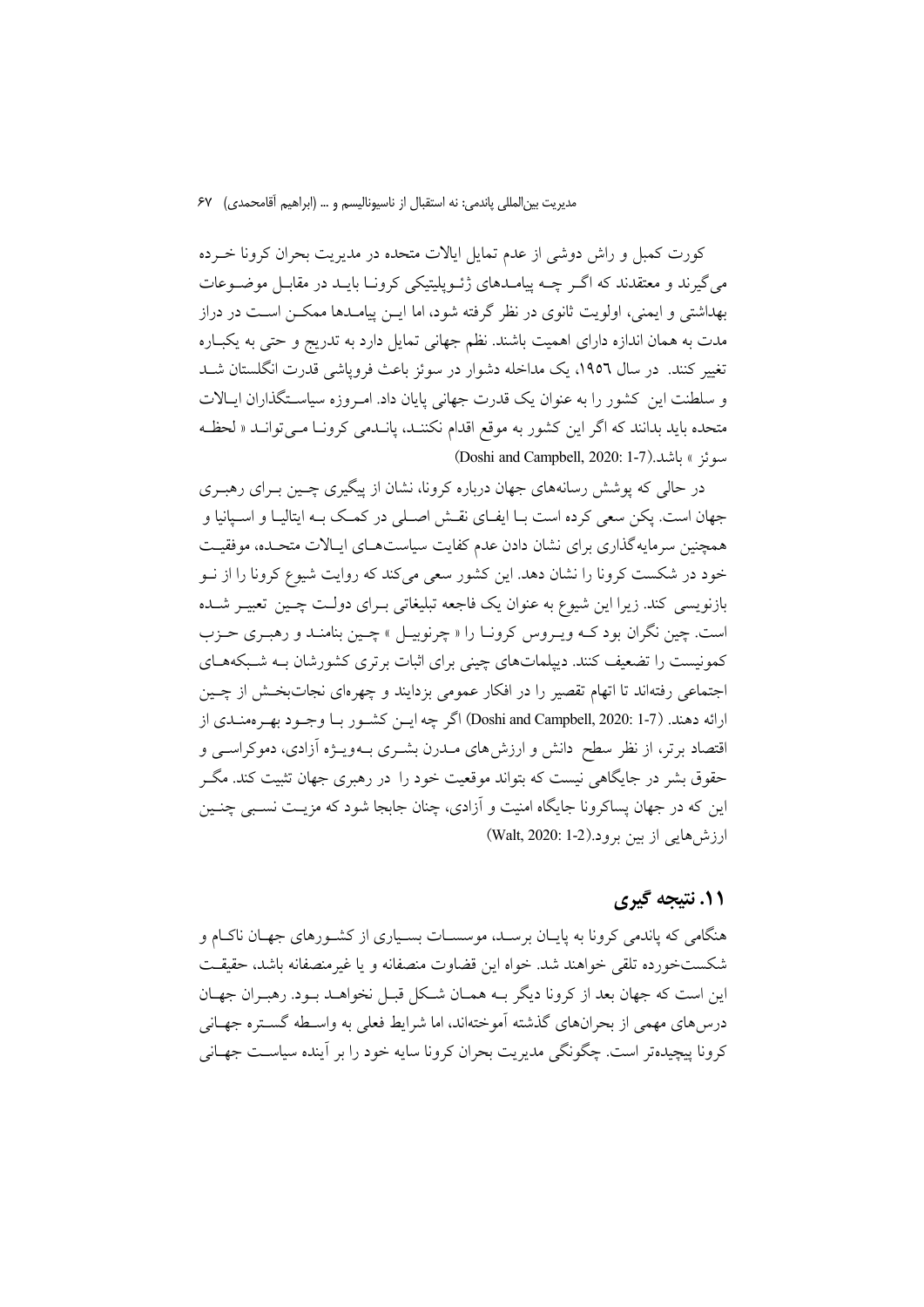انداخته است و شیوه عملکرد دولتها در برخورد با این چالش معادلات روابط بین|لملـل را از نو ترسیم خواهد کرد. این وضعیت را میتوان در سطح کوتاه مدت و فرایند بلند مـدت و نهایی مورد ارزیابی قرار داد.

در سطح کو تاه مدت، همان گونه که پیش از ایــن بــه آن اشــاره شــد، چیــزی کــه برنــده می شود سیاستهای حمایتگرایانه کشورها و احیای احساسات ناسیونالیستی اسـت. برخــی معتقدند یاندمی کرونا عاملی نیست که دولتهای جهانی بخواهند دور آن جمع شوند، بلک أن گوياترين نشانه از نظام جهاني شكستخورده است. رويكرد رئاليستهاي روابط بینالملل بخوبی میتواند چنین وضعیتی را تحلیـل نمایــد. امــا بایــد خــاطر نشــان کــرد کــه خودیاری دولتها و سیاستهای حمایتگرا و خـارج کـردن تولیـد از چرخـه جهـانی و دوری از روابط بین|لملل راه درمان بحران کرونـا نیسـت و شـاید در بلنـد مـدت اوضـاع را وخيمتر كند.

مدیریت پاندمی کرونا نشان داد که با وجود انتقاداتی که بـه عملکـرد سـازمان بهداشـت جهانی وارد است، نقش ضروری و جایگاه انکارناپــذیر آن بــر کســی پوشــیده نیســت. ایــن سازمان در بحرانهای سارس و ابولا به خوبی عمل کرد و بـدون آن ممکـن بـود کـه جـان افراد بیشتری در بحران کرونا گرفته شود. لذا ضروری است کـه جامعـه جهـانی بـه ســمت شناخت نقاط ضعف سازمانهای بین|لمللی و تقویت عملکرد و باز تعریـف ماموریـت آنهـا حركت نمايد. اين همان چيزي است كه نهادگرايان نوليبرال توصيه ميكنند.

در فرایند بلند مدت، به نظر می رسد که یکپارچگی جهانی کماکان ادامـه خواهــد یافـت، البته ممکن است این فرایند از سطح همگرایی جهانی به سطوح دوجانبـه و منطقـهای شـیف پیدا کند. به عبارتی دیگر فرایند همگرایی جهانی با یک توقـف کوتـاه در ایسـتگاه یانــدمی کرونا مسیر خود را ادامه خواهد داد اما باز تعریف جدیدی از خود ارایه مـیدهـد و جهـانی شدن گذشته نخواهد بود. البته نباید در این فرایند به نقش قدرتهای بزرگ بـی توجـه بـود. نحوه عملکرد ایالات متحده در این بحران ناامید کننده بوده است. بخش مهمـی از آن ناشـی از مدیریت کاخ سفید می باشد که از زمان آغاز دولت ترامـپ، بـر ناسیونالیســم آمریکــایی و خروج از فرایندهای جهانی تاکید کرده است. شاید اگر دولتـی از حـزب رقیـب بــه قــدرت میرسید نحوه مدیریت بینالمللی بحران کرونا مسیر دیگری را طـی مـیکرد. ایـن همـان مسالهای است که مورد انتقاد بسیاری از تحلیــل گــران اســت. شــرایط جدیــد ســاختار نظــام بینالملل را به سمت تکثر بیشتر و شکل گیری بلوکهای قدرت متعدد هدایت خواهد کرد.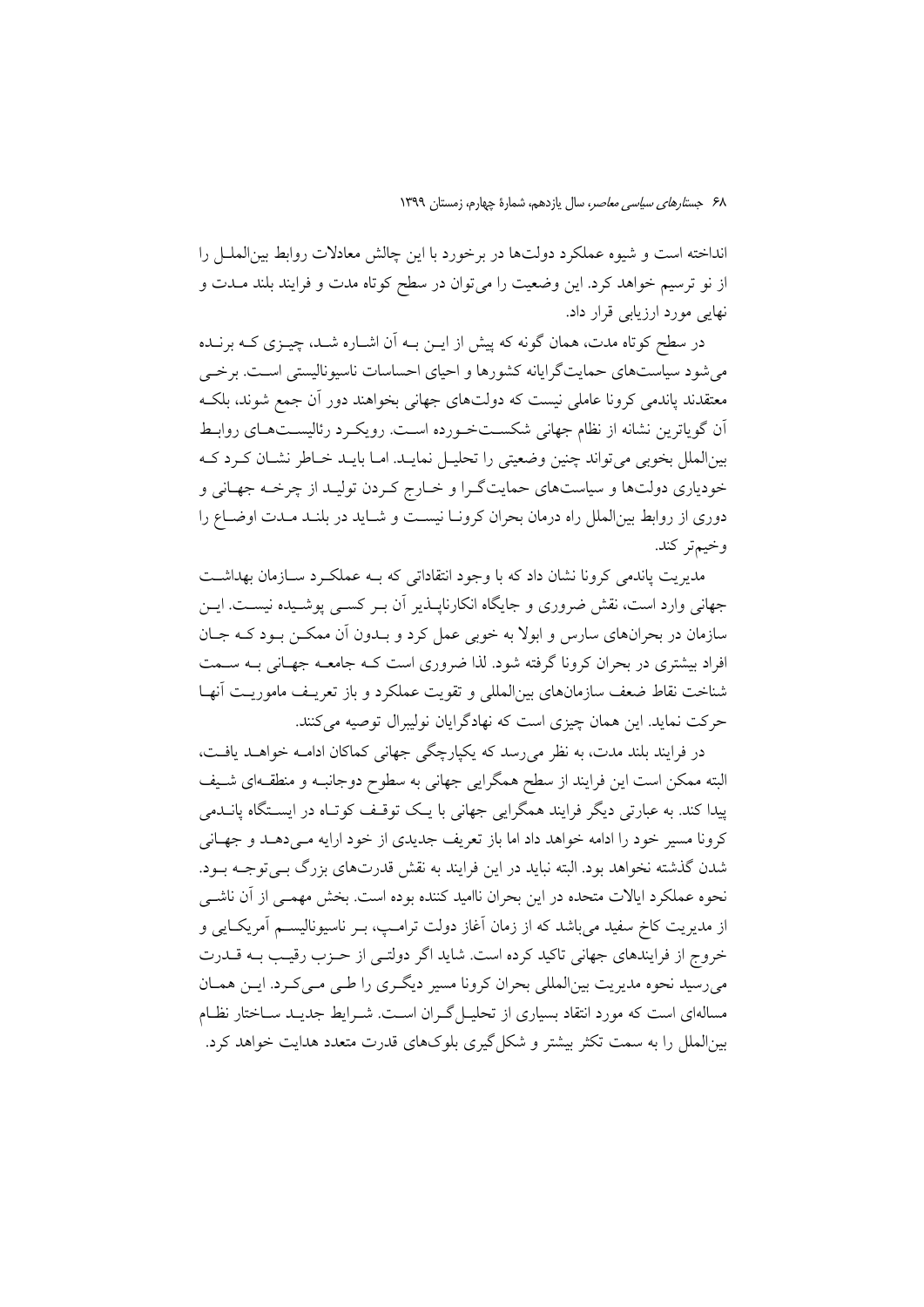مديريت بينالمللي پاندمي: نه استقبال از ناسيوناليسم و … (ابراهيم اَقامحمدي) ۶۹

#### كتابنامه

- Boniface, Pascal (2020), «Coronavirus: une Affaire Géopolitique», https://www.irisfrance.org/144420-coronavirus-une-affaire-geopolitique/
- Busby, Joshua, (2020), «What International Relations Tells Us about COVID-19», https://www.e-ir.info/2020/04/26/what-international-relations-tells-us-about-covid-19/
- Campbell, Kurt M. and Doshi, Rush, (2020), «The Coronavirus Could Reshape Global Order China Is Maneuvering for International Leadership as the United States Falters», Foreign Affairs, March https://www.foreignaffairs.com/ print/node/1125706